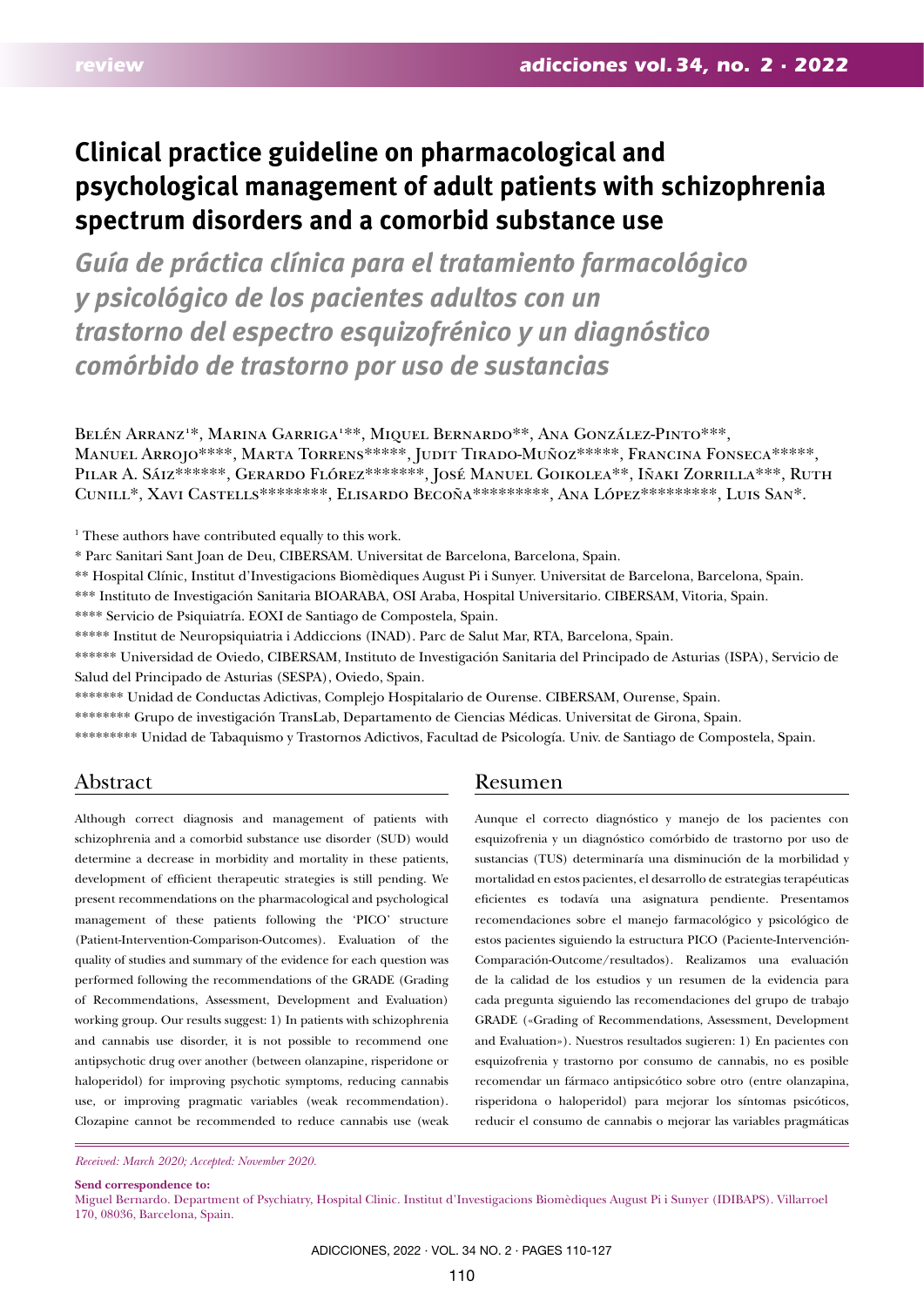recommendation). 2) In patients with schizophrenia and cocaine use disorder we recommend haloperidol over olanzapine to reduce craving (moderate recommendation), and olanzapine over haloperidol to improve motor side effects in these patients (moderate recommendation). 3) In patients with schizophrenia and alcohol use disorder while naltrexone is recommended to reduce alcohol use (in terms of reducing alcohol craving) (weak recommendation), there is insufficient evidence to make any recommendation on the use of adjuvant acamprosate (weak recommendation). 4) In patients with schizophrenia and nicotine use disorder, adjuvant bupropion and varenicline are recommended for reducing nicotine use and nicotine abstinence (strong/moderate recommendation). 5) In patients with schizophrenia and polydrug use disorder, second-generation over first-generation antipsychotic drugs and olanzapine over other second-generation antipsychotics are recommended to improve psychotic symptoms (moderate/weak recommendation).

*Keywords:* Schizophrenia; substance use; comorbid; dual pathology; antipsychotic; cannabis; cocaine; alcohol; nicotine.

(recomendación débil). No se puede recomendar la clozapina para reducir el consumo de cannabis (recomendación débil). 2) En pacientes con esquizofrenia y trastorno por consumo de cocaína, recomendamos haloperidol sobre olanzapina para reducir el craving (recomendación moderada) y olanzapina sobre haloperidol para mejorar los efectos secundarios motores en estos pacientes (recomendación moderada). 3) En pacientes con esquizofrenia y trastorno por consumo de alcohol, mientras que se recomienda naltrexona para reducir el consumo de alcohol (en términos de reducción del craving de alcohol) (recomendación débil), no hay evidencia suficiente para hacer ninguna recomendación sobre el uso de acamprosato como adyuvante (recomendación débil). 4) En pacientes con esquizofrenia y trastorno por consumo de nicotina, se recomiendan bupropión y vareniclina adyuvantes para reducir el consumo y la abstinencia de nicotina (recomendación fuerte/moderada). 5) En pacientes con esquizofrenia y trastorno por policonsumo, se recomiendan antipsicóticos de segunda generación sobre los de primera generación y olanzapina sobre otros antipsicóticos de segunda generación para mejorar los síntomas psicóticos (recomendación moderada/débil).

*Palabras clave:* Esquizofrenia; consumo de sustancias; comórbido; patología dual; antipsicótico; cannabis; cocaína; alcohol; nicotina.

iagnosis and treatment of dual disorders, co-<br>
occurrence of a substance use disorder (SUD)<br>
in patients with mental illness, poses several<br>
challenges for mental health professionals<br>
and healthcare services (Nielsen, Tof occurrence of a substance use disorder (SUD) in patients with mental illness, poses several challenges for mental health professionals Hjorthøj, 2017). Overall, more than 25% of patients on treatment in mental healthcare services experience a SUD and almost 70% of patients on treatment in addiction centres experience a mental illness at some point of their lives (Hunt, Large, Cleary, Lai & Saunders, 2018).

A large number of studies have shown that SUD is more frequent in patients with schizophrenia than in the general population (Addy, Radhakrishnan, Cortes & D'Souza, 2012; Fonseca-Pedrero, Lucas-Molina, Pérez-Albéniz, Inchausti & Ortuño-Sierra, 2020; Matali et al., 2016). The overall prevalence of SUD in people with schizophrenia is approximately 50% (Regier et al., 1990; Thornton et al., 2012). Nicotine, alcohol and cannabis are the most commonly consumed drugs by patients with schizophrenia, followed by amphetamines in Australia and cocaine in USA (García, Gomar, García-Portilla & Bobes, 2019; Green, Noordsy, Brunette & O'Keefe, 2008). In a subanalysis of the CATIE study (Clinical Antipsychotics Trials of Intervention Effectiveness Project Schizophrenia Trial), the percentages of substance use for patients with schizophrenia a comorbid SUD were 87% for alcohol, 44% for cannabis and 36% for cocaine (nicotine consumption was not counted) (Swartz et al., 2008). Multidrug use is very common; for example, cannabis consumers also consume nicotine and/or alcohol (Kavanagh, Mcgrath, Saunders, Dore & Clark, 2002) and it has been demonstrated that alcohol and cannabis increase the effects of nicotine (Mueser & Gingerich, 2013). The use of drugs of abuse in patients with schizophrenia is associated with a higher risk of accidents, violent behaviour, self-harm, poorer prognosis of psychosis, higher rates of hospitalization and use of emergency psychiatric services, increase of depressive symptoms, suicidal behaviour, impulsivity, criminality and unemployment (Large, Mullin, Gupta, Harris & Nielssen, 2014; Heiberg et al., 2018). Also, drugs of abuse can interact with antipsychotic drugs affecting the side effects profile and adherence to medication (Margolese, Malchy, Negrete, Tempier & Gill, 2004).

Patients with schizophrenia and co-occurring SUD are not typically included in traditional treatment algorithms, although differential therapeutic decision trees are available for consumption of drugs of abuse and schizophrenia (Hasan et al., 2012, 2015). Moreover, patients with schizophrenia and comorbid SUD are usually excluded from clinical trials assessing the efficacy of different psychoactive drugs, due to fear of possible interactions between substances of abuse and the experimental drug, as well as because of the high rate of nonadherence and treatment drop-outs of this population (Wobrock & Soyka, 2008).

Although correct diagnosis and management of schizophrenia patients with comorbid SUD would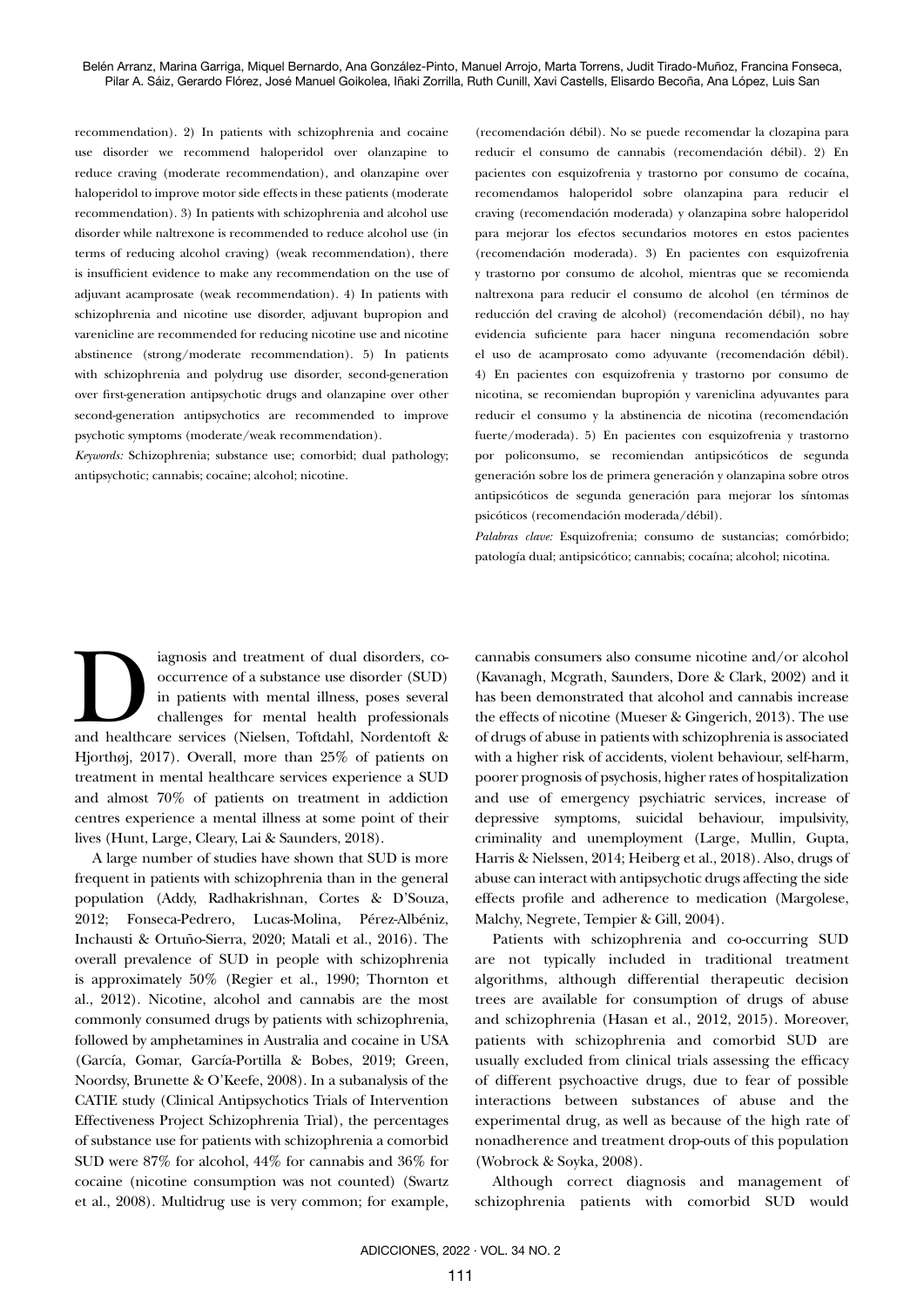determine a decrease in morbidity and mortality in these patients, development of efficient therapeutic strategies is still pending (Addy et al., 2012). With the development in the last two decades of integrated management approaches and individualized treatment plans (Crockford & Addington, 2017), the demand for multidisciplinary treatment regimens is increasing, where pharmacological and psychological interventions for substance use and schizophrenia are simultaneously integrated (Murthy, Mahadevan & Chand, 2019). Also, an early combined treatment of both SUD and schizophrenia is recommended in patients with moderate or severe symptoms affecting functionality (Hasan et al., 2012). Regarding the duration of treatment, there is no evidence suggesting the need to modify temporal schedules proposed in the different therapeutic algorithms for each condition separately (Hasan et al., 2015). Cautious selection of pharmacological treatment assessing effectiveness, safety, potential drug interactions and adherence-related problems is crucial in patients with a dual diagnosis.

So far, systematic reviews and meta-analysis have reported outcomes of interventions in patients with co-occurring SUD and schizophrenia spectrum disorders (Baker, Thornton, Hiles, Hides & Lubman, 2012; Crockford & Addington, 2017; Hunt, Siegfried, Morley, Sitharthan & Cleary, 2013; Kishi & Iwata, 2015; Krause et al., 2019; Pearsall, Smith & Geddes, 2019; Temmingh, Williams, Siegfried & Stein, 2018; Wilson & Bhattacharyya, 2016). However, to our knowledge, a clinical practice guideline with clear-cut recommendations on the pharmacological and psychological management of these patients is lacking. Therefore, the aim of the present *Clinical Practice Guideline*  is to provide healthcare professionals (psychiatrists, professionals in the field of dual pathology, psychologists and primary care physicians) involved in the care of patients with dual diagnosis with practical recommendations based on scientific evidence to assist in the decision-making process in their clinical practice. The guideline can also be directed to other professionals in the field of SUD and to patients and their families.

# **Methods**

# *Creation of the working group*

The multidisciplinary guideline development working group included specialists in psychiatry, psychology and pharmacology, with large experience in the management of patients with dual diagnosis. Bi-monthly meetings were held between May 2017 and May 2019 so as to independently handling and analysing the evidence collected from the literature.

# *Formulation of clinical questions*

In accordance with evidence-based medicine principles, we used the 'PICO' structure (Patient-Intervention-Comparison-Outcomes) (Guyatt et al., 2011) to formulate the following review question: "*What is the effect of a pharmacological and/or psychological intervention for the treatment of adult patients with a severe mental illness and a SUD?".* Patients older than 18 years diagnosed with a schizophrenia spectrum disorder and a SUD (including cannabis, cocaine, alcohol and/or nicotine) were the target population of this clinical practice guideline. Opioid use disorder was not included because no systematic reviews with or without meta-analysis or randomized clinical trials were found.

Written study protocol was registered in the PROSPERO database (CRD 42014013996).

## *Bibliographic search*

We performed a comprehensive literature search in MEDLINE, PsycINFO, Embase, Scopus, Web of Science, Cochrane Library and Pubmed until May 2018. The following search terms were used:

(((("Schizophrenia"[Mesh] OR schizophrenia OR "Schizophrenia and Disorders with Psychotic Features"[Mesh])) AND ("Trifluoperazine"[Mesh] OR "Haloperidol"[Mesh] OR "Flupenthixol"[Mesh] OR "Perphenazine"[Mesh] OR "Chlorpromazine"[Mesh] OR "Methotrimeprazine"[Mesh] OR "levomepromazine maleate"[Supplementary Concept] OR first generation antipsychotic\*)) AND (substance abuse OR substance dependence OR substance use OR comorbidity OR misuse OR co-occurr\* OR coexist\* OR concurren\* OR dual diagnosis OR dual disorder OR dual pathology OR "Diagnosis, Dual (Psychiatry)"[Mesh])) AND ("Alcohol Drinking"[Mesh] OR "Drinking Behavior"[Mesh] OR "alcohol use" OR "alcohol abuse" OR "nicotine use" OR "Marijuana Abuse"[Mesh] OR "Marijuana Smoking"[Mesh] OR "cannabis use" OR "Cocaine-Related Disorders"[Mesh] OR "cocaine use" OR "cocaine abuse").

Limits: Review, Systematic Reviews, Meta-Analysis, Clinical Trial; Young Adult: 19-44 years; Middle Aged: 45-64 years.

(((("Schizophrenia"[Mesh] OR "Schizophrenia and Disorders with Psychotic Features"[Mesh])) AND (substance abuse OR substance dependence OR substance use OR comorbidity OR misuse OR co-occurr\* OR coexist\* OR concurren\* OR dual diagnosis OR dual disorder OR dual pathology OR "Diagnosis, Dual (Psychiatry)"[Mesh])) AND ("Alcohol Drinking"[Mesh] OR "Drinking Behavior"[Mesh] OR "alcohol use" OR "alcohol abuse" OR "nicotine use" OR "Marijuana Abuse"[Mesh] OR "Marijuana Smoking"[Mesh] OR "cannabis use" OR "Cocaine-Related Disorders"[Mesh] OR "cocaine use" OR "cocaine abuse")) AND ("Risperidone"[Mesh] OR risperidone OR "olanzapine" [Supplementary Concept] OR "olanzapine fluoxetine combination" [Supplementary Concept] OR olanzapine OR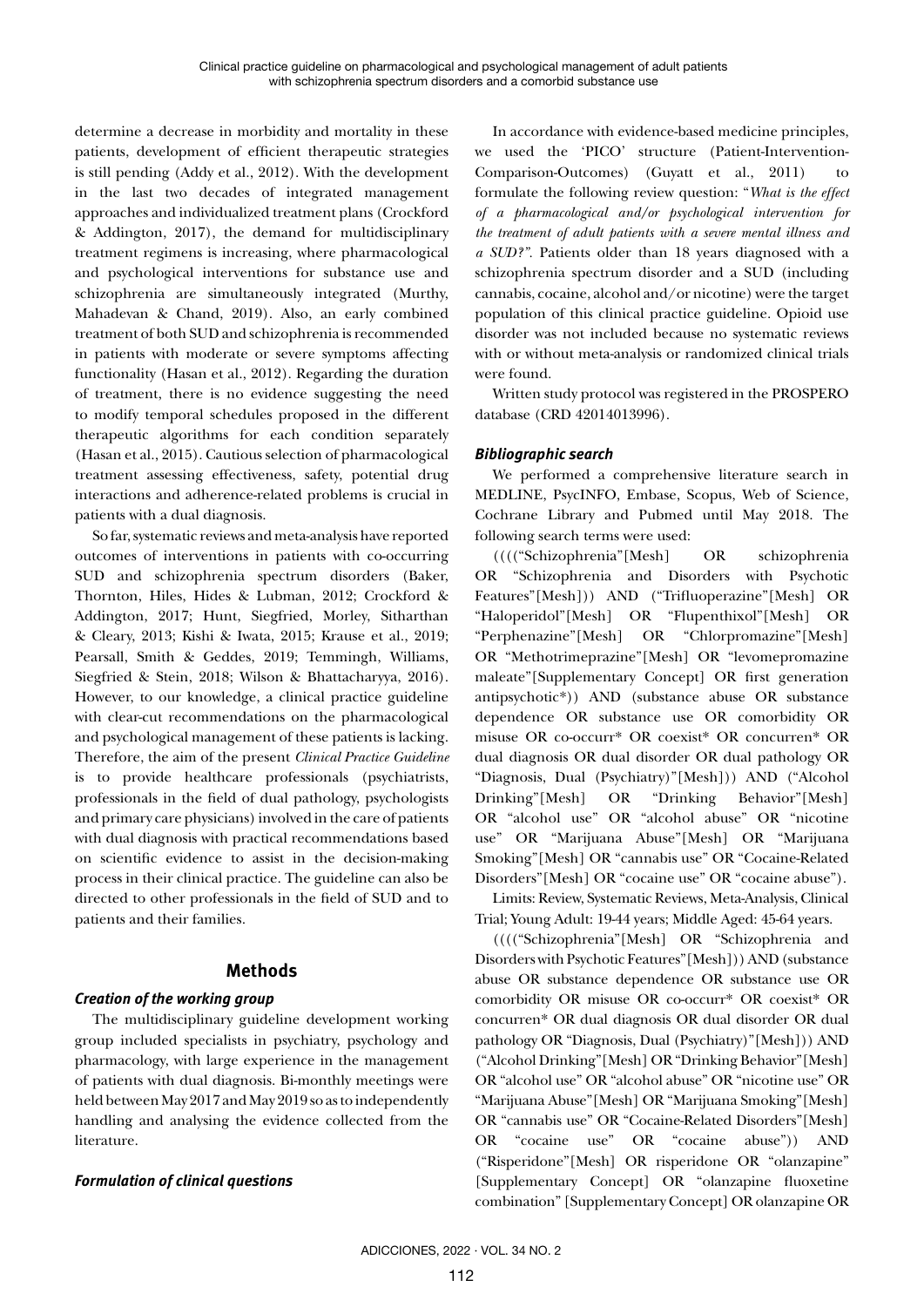"ziprasidone" [Supplementary Concept] OR ziprasidone OR "quetiapine" [Supplementary Concept] OR quetiapine OR "paliperidone palmitate" [Supplementary Concept] OR paliperidone OR "aripiprazole" [Supplementary Concept] OR aripiprazole OR "Asenapine" [Supplementary Concept] OR asenapine OR "zotepine" [Supplementary Concept] OR zotepine OR "sultopride" [Supplementary Concept] OR "sertindole" [Supplementary Concept] OR sertindole OR second generation antipsychotic\*).

Limits: Review, Systematic Reviews, Meta-Analysis, Clinical Trial; Young Adult: 19-44 years; Middle Aged: 45-64 years.

(((("Schizophrenia"[Mesh] OR schizophrenia OR "Schizophrenia and Disorders with Psychotic

Features"[Mesh])) AND (substance abuse OR substance dependence OR substance use OR comorbidity OR misuse OR co-occurr\* OR coexist\* OR concurren\* OR dual diagnosis OR dual disorder OR dual pathology OR "Diagnosis, Dual (Psychiatry)"[Mesh])) AND ("Alcohol Drinking"[Mesh] OR "Drinking Behavior"[Mesh] OR "alcohol use" OR "alcohol abuse" OR "nicotine use" OR "Marijuana Abuse"[Mesh] OR "Marijuana Smoking"[Mesh] OR "cannabis use" OR "Cocaine-Related Disorders"[Mesh] OR "cocaine use" OR "cocaine abuse")) AND ("Lithium"[Mesh] OR "Lithium Chloride"[Mesh] OR "Lithium Carbonate"[Mesh] OR lithium OR "Valproic Acid"[Mesh] OR valproate OR "lamotrigine 2-Nglucuronide"[ Supplementary Concept] OR lamotrigine OR carbamazepine OR oxcarbazepine OR mood stabilizer\*).

Limits: Review, Systematic Reviews, Meta-Analysis, Clinical Trial; Young Adult: 19-44 years; Middle Aged: 45-64 years.

(((("Schizophrenia"[Mesh] OR schizophrenia OR "Schizophrenia and Disorders with Psychotic Features"[Mesh])) AND (substance abuse OR substance dependence OR substance use OR comorbidity OR misuse OR co-occurr\* OR coexist\* OR concurren\* OR dual diagnosis OR dual disorder OR dual pathology OR "Diagnosis, Dual (Psychiatry)"[Mesh])) AND ("Alcohol Drinking"[Mesh] OR "Drinking Behavior"[Mesh] OR "alcohol use" OR "alcohol abuse" OR "nicotine use" OR "Marijuana Abuse"[Mesh] OR "Marijuana Smoking"[Mesh] OR "cannabis use" OR "Cocaine-Related Disorders"[Mesh] OR "cocaine use" OR "cocaine abuse")) AND (("Disulfiram"[Mesh] OR disulfiram OR "Naltrexone"[Mesh] OR naltrexone OR "acamprosate" [Supplementary Concept] OR acamprosate OR "topiramate" [Supplementary Concept]

OR topiramate OR "Bupropion"[Mesh] OR bupropion OR nicotine replacement therapy OR "varenicline" [Supplementary Concept] OR varenicline OR "varenicline N-carbamoylglucuronide" [Supplementary Concept]) AND ((Clinical Trial[ptyp] OR Meta-Analysis[ptyp] OR Review[ptyp] OR systematic[sb] ) AND (adult[MeSH:noexp] OR aged[MeSH] )))

Limits: Review, Systematic Reviews, Meta-Analysis, Clinical Trial; Young Adult: 19-44 years; Middle Aged: 45-64 years.

Inclusion criteria for published studies followed the PICO structure (Guyatt et al., 2011): (a) study design: metanalyses, Cochrane review, systematic review, randomized double or single blind clinical trial; (b) population: subjects with a schizophrenia related disorder and a cannabis, cocaine, alcohol or nicotine use; (c) treated with first/ second generation antipsychotics / atypical antipsychotics / naltrexone / disulfiram / acamprosate / bupropion / varenicline; (d) outcomes related to the improvement of the symptoms of schizophrenia, and/or outcomes related to the substance use (decreased use/abstinence), and/or pragmatic variables, such as side effects.

## *Evaluation of the quality of the evidence and formulation of recommendations*

Due to a paucity of pharmacological guidelines for this treatment group, no consistent comparator or 'gold standard' was available. Evaluation of the quality of studies and summary of the evidence for each question was performed following the recommendations of the GRADE (Grading of Recommendations Assessment, Development and Evaluation) working group [\(www.gradeworkinggroup.](http://www.gradeworkinggroup.org) [org](http://www.gradeworkinggroup.org)) (Schünemann et al., 2008).

The GRADE system assigns separate grades for the quality of evidence and for the strength of recommendations (Mustafa et al., 2013). The quality of the evidence is defined as the extent to which 'one can be confident that an estimate of effect or association can be correct'. This is based on the likelihood that further targeted research would not change confidence in the estimate. The strength of recommendation indicates 'the extent of the grader's confidence that adherence to the recommendation will do more good than harm' (Gopalakrishna, Langendam, Scholten, Bossuyt & Leeflang, 2013). Controversial recommendations or those lacking evidence were resolved by consensus of the working group.

Given the wide variation in the methodology of studies, outcomes reported and the limited numbers of original research reports that focused on each antipsychotic, we decided against a quantitative analysis of the data in the form of a metaanalysis and instead limited this report to a qualitative synthesis of all available evidence. Each paper was read in detail and critically appraised according to GRADE, then discussed between authors, resulting in an overall quality assessment score, subsequently revised per individual outcome. The whole process ended up in a clinical recommendation. For clarity purposes, recommendations are here divided according to substance.

## *External review and evaluation*

The guideline was reviewed externally by a multidisciplinary and independent group of experts selected for their knowledge of the methodology of preparing clinical practice guidelines, the pathology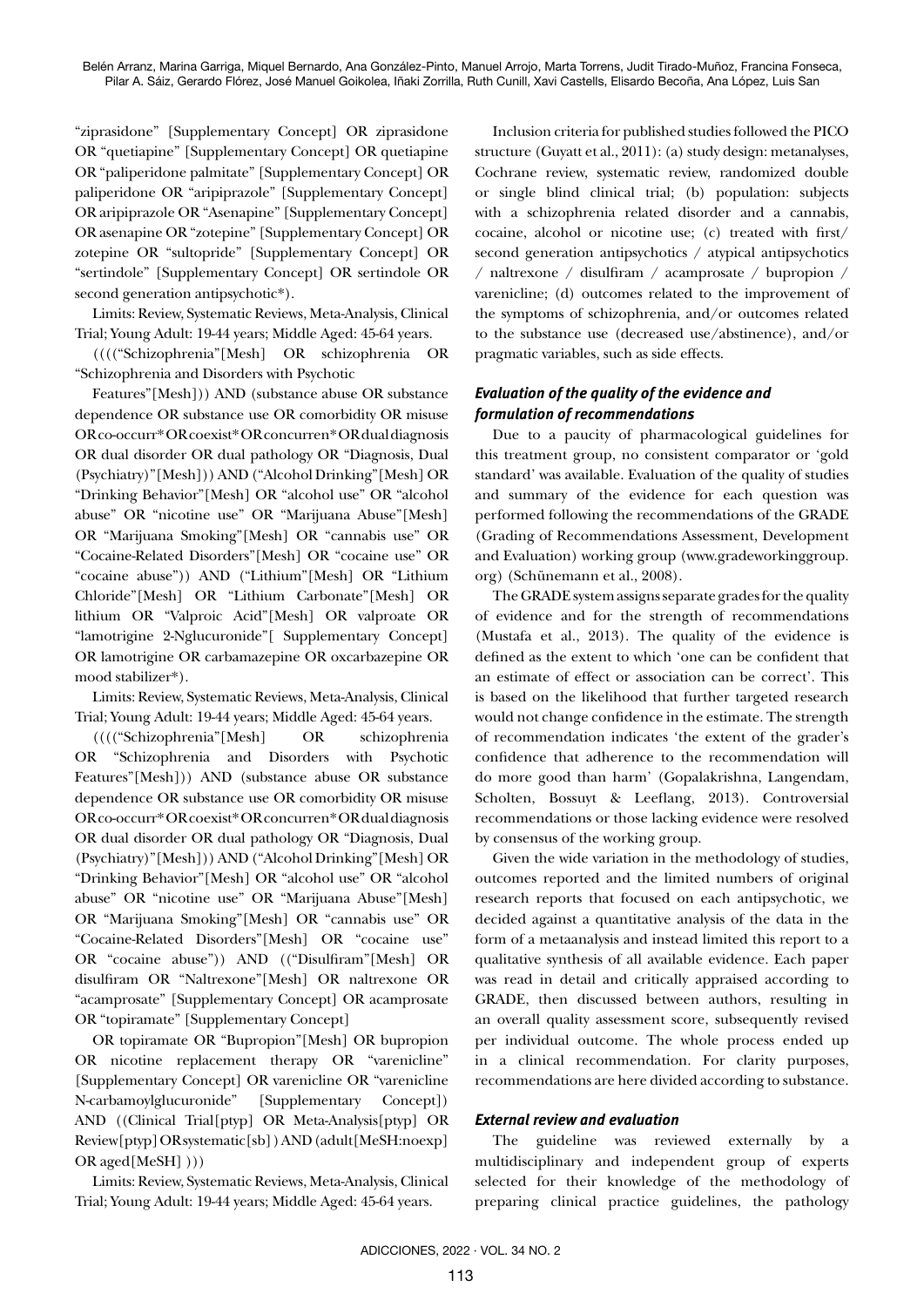covered and the scope of application. The final version was revised and approved by the working group. The evidence was evaluated using the AGREE II (Appraisal of Guidelines for Research and Evaluation) instrument (Makarski & Brouwers, 2014) [\(www.agreecollaboration.](http://www.agreecollaboration.org) [org](http://www.agreecollaboration.org)), which contains 23 items grouped into 6 domains: scope and purpose, stakeholder involvement, rigor of development, clarity and presentation, applicability and editorial independence. The items are rated from 1 (strongly disagree) to 7 (strongly agree).

## **Results**

## *Study selection*

Figure 1 outlines PRISMA flowchart leading to the study selection. The search yielded 650 studies. 36 studies were deemed eligible for further assessment. The final selection included 24 studies. Open-label, cohort or casecontrol studies, cross-sectional and observational studies, case reports, letters, posters and abstracts of presentations to specialist meetings and conferences were not included in the Guideline. Only articles published in English were included. Data were extracted from the included studies using a predefined template and the quality of each study was assessed using standard criteria. A summarized report of these studies can be found in Tables 1 to 5.

## *Patients with schizophrenia and cannabis use disorder*

Details about included studies are shown in Table 1.

**PICO question 1.** *Is the administration of antipsychotics effective to improve schizophrenia symptoms, to reduce cannabis use or to improve pragmatic and functionality variables in patients with schizophrenia and cannabis use?*

Three randomized controlled trials (RCTs) assessed the effect of antipsychotics for improving schizophrenia



*Figure 1.* Flow chart of study selection process.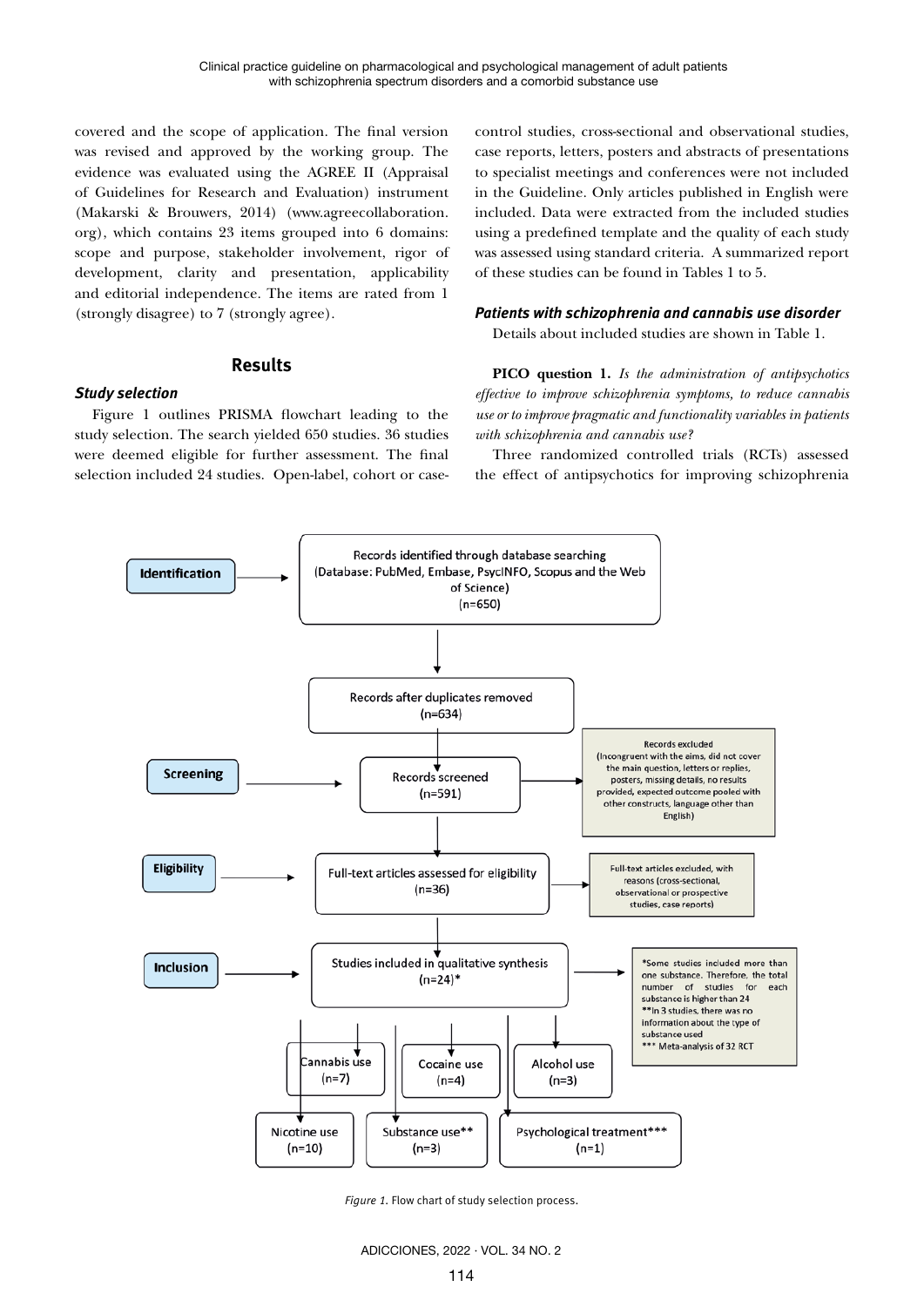Belén Arranz, Marina Garriga, Miquel Bernardo, Ana González-Pinto, Manuel Arrojo, Marta Torrens, Judit Tirado-Muñoz, Francina Fonseca, Pilar A. Sáiz, Gerardo Flórez, José Manuel Goikolea, Iñaki Zorrilla, Ruth Cunill, Xavi Castells, Elisardo Becoña, Ana López, Luis San

Table 1. *Studies on schizophrenia and cannabis use disorder.*

| Author                  | Design                                                             | Intervention                                                              | <b>Patients</b>                                                                                                                       | Exp(n)/<br>Comp(n) | Follow-up | <b>Outcome variables</b><br>(clinical, use<br>& pragmatics)                                                                            | Limitations/<br><b>Biases</b>                                                                                                                                                                                         |
|-------------------------|--------------------------------------------------------------------|---------------------------------------------------------------------------|---------------------------------------------------------------------------------------------------------------------------------------|--------------------|-----------|----------------------------------------------------------------------------------------------------------------------------------------|-----------------------------------------------------------------------------------------------------------------------------------------------------------------------------------------------------------------------|
| Akerele<br>2007         | RCT.<br>Double-Blind,<br>Outpatient                                | 1. OLZ 5-20mg/d<br>2. RIS 3-9mg/d                                         | Schizophrenia or<br>SAD + SUD (cocaine,<br>cannabis).<br>SCID.                                                                        | 10/13              | 14 weeks  | - HAM-D. PANSS positive,<br>PANSS negative.<br>- Urine test, Craving.<br>- Side effects: AIMS, SAS.                                    | Small sample.<br>Mostly men (89%). Short<br>follow-up. Possible<br>selective publication bias.<br>Funded by Lilly. Follow-<br>up dropouts: 57.1%<br>completed study (OLZ n=6;<br>$RIS$ n=10).                         |
| <b>Berk</b><br>1999     | RCT.<br>Double-Blind,<br>Inpatient                                 | 1.0LZ 10mg/d<br>2. HAL 10mg/d                                             | Psychosis + SUD<br>(cannabis)<br>MINI.                                                                                                | 15/15              | 4 weeks   | - BPRS, CGI-S, CGI-I.<br>- Functioning: GAF.<br>- Side effects: SAS, BARS.                                                             | Small sample.<br>Mostly men (93.3%).<br>Short follow-up. 1-day<br>wash period. Diagnosis<br>of cannabis-induced<br>psychosis is controversial.                                                                        |
| <b>Brunette</b><br>2011 | RCT,<br>Double-Blind,<br>Bi-centre,<br>Outpatient                  | 1. Change to CLZ 400-<br>550 mg/d<br>2. Usual antipsychotic<br>treatment  | Schizophrenia<br>or SAD + SUD<br>(cannabis).<br>DSM-IV.                                                                               | 15/16              | 12 weeks  | - BPRS, CGI, SANS.<br>- Urine test, units/week<br>consumed, Substance<br>abuse scale.<br>- SAS, BARS, AIMS,<br>adherence to treatment. | Small sample.<br>Short follow-up. 1-day<br>wash period. Flexible<br>dose of CLZ in the first 4<br>weeks along with initial<br>antipsychotic switch.<br>Possible selective<br>publication bias.                        |
| Green<br>2004           | RCT.<br>Double-Blind                                               | 1. OLZ 5-20mg/d<br>2. HAL 2-20mg/d                                        | First schizophrenic 131/131<br>episode<br>(Schizophrenia, SAD,<br>Schizophreniform)<br>+ SUD (cannabis,<br>alcohol).<br>DSM-IV, SCID. |                    | 12 weeks  | - PANSS, CGI.                                                                                                                          | Exclusion criteria:<br>substance dependence<br>in previous month. Lilly<br>Research Laboratories<br>participated indirectly/<br>directly in the study.                                                                |
| Nimwegen<br>2008        | RCT.<br>Double-Blind,<br>Multicentre,<br>Inpatient +<br>outpatient | 1. OLZ 5-20mg/d<br>2. RIS 1.25-5mg/d                                      | Schizophrenia, SAD,<br>Schizophreniform<br>+ SUD (cannabis).<br>DSM-IV-TR, SCID.                                                      | 63/65              | 6 weeks   | - OCDUS, DDQ, Cannabis<br>self-report (meetings/<br>week).<br>- SWN.                                                                   | Small sample. Short<br>follow-up period. Only<br>41/128 patients were<br>using cannabis at start of<br>study. 70% of the patients<br>completed study. Eli-Lilly<br>participated indirectly/<br>directly in the study. |
| Sevy<br>2011            | ERCT.<br>Double-Blind,<br>Inpatient                                | 1.0LZ 2.5-20mg/d<br>2. RIS 1 - 6 mg/d                                     | First schizophrenic<br>episode, SAD,<br>Schizophreniform +<br>SUD (cannabis).                                                         | 28/21              | 16 weeks  | - Treatment response,<br>positive symptoms, CGI.<br>- Urine Test, Substance Use<br>Questionnaire.<br>- Weight gain, SAS, BARS.         | Small sample. 75% of<br>the patients in the OLZ<br>group and 76% of the<br>RIS group completed the<br>study. Possible selective<br>publication bias.                                                                  |
| <b>Siris</b><br>1992    | RCT, Double-<br>Blind.<br>$In patient +$<br>outpatient             | 1. IMI 50-200mg/d +<br>usual treatment<br>2. Placebo +<br>usual treatment | Schizophrenia<br>or SAD + SUD<br>(cannabis)<br>RDC.                                                                                   | 14/7               | 9 weeks   | - CGI-I, CGI-S, SADS.                                                                                                                  | Small sample.<br>Short follow-up.<br>The most usual treatment<br>was fluphenazine<br>decanoate weekly.                                                                                                                |

*Note.* AIMS: Abnormal Involuntary Movement Scale; BARS: Barnes Akathisia Rating Scale; BPRS: Brief Psychiatric Rating Scale; CGI: Clinical Global Impression; CLZ: Clozapine; DDQ: Drug Desire Questionnaire; GAF: Global Assessment Functioning; HAL: Haloperidol; HAM-D: Hamilton Depression Rating Scale; IMI: Imipramine; MINI: Mini International Neuropsychiatric Interview; OCDUS: Obsessive Compulsive Drug Use Scale; OLZ: Olanzapine; PANSS: Positive and Negative Syndrome Scale; RCT: Randomized clinical trial; RIS: Risperidone; SADS: Schedule for Affective Disorders and Schizophrenia; SANS: Scale for the Assessment of Negative Symptoms; SAS: Simpson Angus Scale; SCID: Structured Clinical Interview for DSM-IV; SAD: Schizoaffective Disorder; SWN: Subjective Well-being under Neuroleptics Scale. SUD: Substance Use Disorder.

symptoms, olanzapine *vs* risperidone in one (Sevy et al., 2011) and olanzapine *vs* haloperidol in two RCTs (Berk, Brook & Trandafir, 1999; Green et al., 2004). In the comparison of olanzapine and risperidone in hospitalized patients with schizophrenia or schizoaffective disorder, neither differences in improvement of positive symptoms measured with the SADS-C scale nor in the percentage of patients with clinical response were found (very low quality of evidence) (Sevy et al., 2011). In the two RCTs that compared olanzapine and haloperidol in hospitalized patients with a first psychotic episode, schizophrenia or schizoaffective disorder, differences in the mean change of PANSS at week 12 or in the percentage of patients with clinical response were not found (very low quality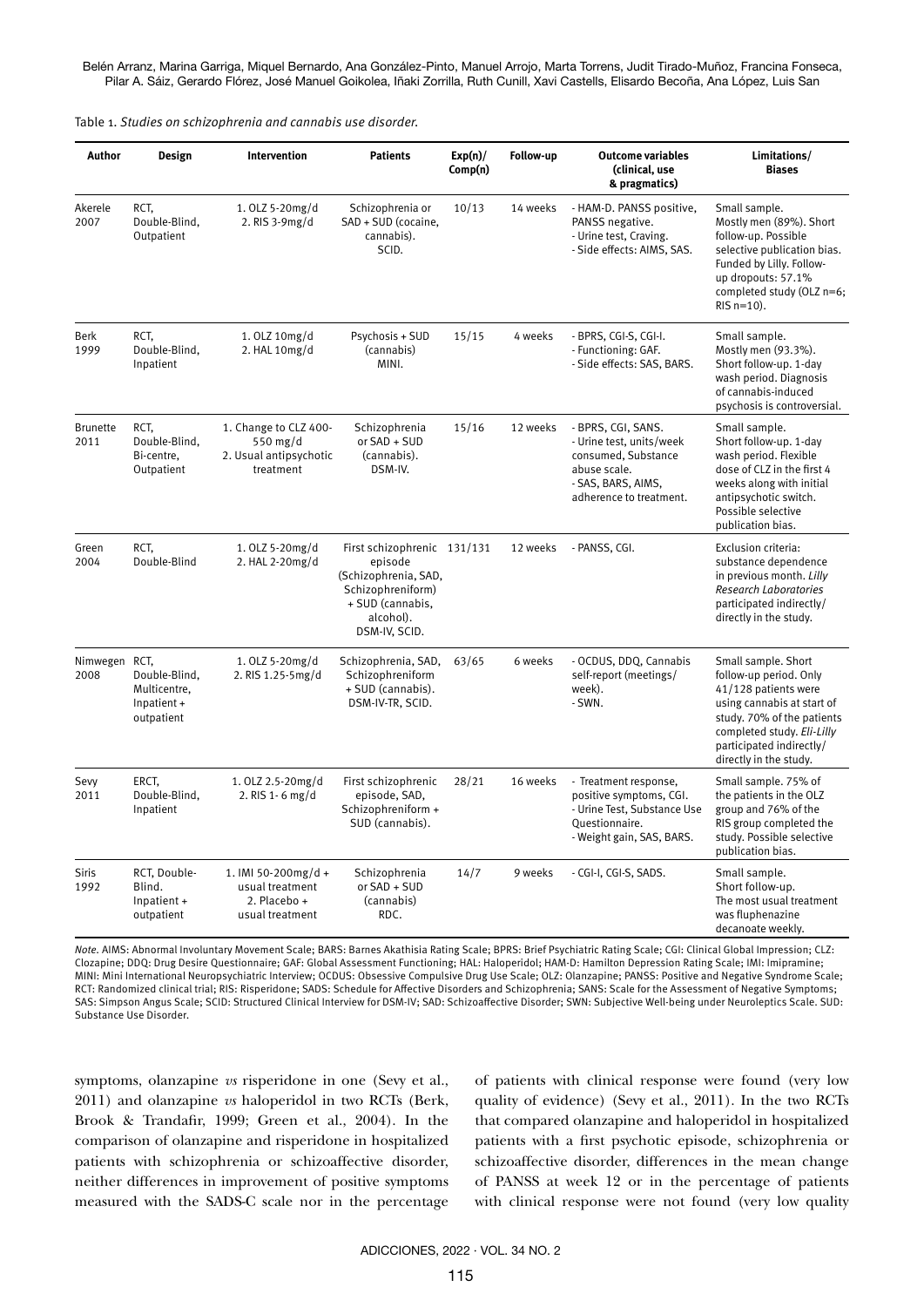of evidence) (Green et al., 2004). Similar findings in the mean change of BPRS, CGI-S scores or CGI-I scores were observed (low quality of evidence) (Berk et al., 1999).

In RCTs performed in patients with schizophrenia or schizoaffective disorder in the ambulatory and in-patient settings, the comparison of olanzapine and risperidone to reduce cannabis use did not show significant differences using different measures. These included cannabis urine test (very low quality of evidence) (Akerele & Levin, 2007); three craving questionnaire (moderate quality of evidence) (Van Nimwegen et al., 2008); marijuana craving questionnaire (very low quality of evidence) (Akerele & Levin, 2007); self-reports (moderate quality of evidence) (Van Nimwegen et al., 2008); and substance use questionnaire (very low quality of evidence) (Sevy et al., 2011).

Regarding pragmatic variables, olanzapine and risperidone did not show significant differences in the SAS scale of motor side effects (very low quality of evidence) (Sevy et al., 2011); body mass index (BMI) (quality of evidence very low) (Sevy et al., 2011); and SWN scale (moderate quality of evidence) (Van Nimwegen et al., 2008).

#### **Recommendations**

- It is not possible to recommend one antipsychotic drug over another for improving psychotic symptoms, reduction of cannabis use, or improvement of pragmatic variables (weak recommendation).

**PICO question 2.** *Is the administration of adjunctive antidepressants effective to improve schizophrenia symptoms, to reduce cannabis use or to improve pragmatic and functionality variables in patients with schizophrenia and cannabis use?*

One RCT evaluated adjunctive imipramine *vs* placebo during 9 weeks in patients with schizophrenia or schizoaffective disorder treated with fluphenazine (Siris, Bermanzohn, Mason, Rifkin & Alvir, 1992). Treatment with adjunctive imipramine was associated with a mean decrease of 0.54 and 0.93 points in the CGI-S and CGI-I scales, respectively (very low quality of evidence). In the SADS scale, imipramine-treated patients showed mean decreases of 2.4, 6.9 and 7.1 points in the items of "mood", "other associated symptoms" and "endogenous symptoms", respectively, and a mean increase of 0.26 points in the "hallucinations" item as compared with placebo, whereas differences in "delirious ideation" were not observed (very low quality of evidence). Also, patients treated with imipramine showed a significant decrease of the mean score in the HDRS scale (very low quality of evidence).

## **Recommendations**

- In patients with schizophrenia and co-occurring cannabis use disorder, adjunctive imipramine to current antipsychotic treatment for improving affective symptoms is recommended (weak recommendation).

**PICO question 3.** *Is the administration of clozapine effective to improve schizophrenia symptoms, to reduce cannabis use or to improve pragmatic and functionality variables in patients with schizophrenia and cannabis use?*

Despite the evidence on the efficacy of clozapine in patients with schizophrenia and substance use (Arranz, Garriga, García-Rizo & San, 2018; Drake, Xie, McHugo & Green, 2000; Green, Zimmet, Strous & Schildkraut, 1999), only one RCT has assessed the impact of clozapine compared with treatment as usual on cannabis use in outpatients with schizophrenia and co-occurring cannabis use disorder (Brunette et al., 2011). In this study with a weekly follow-up for 12 weeks using self-report measures, clozapine was not associated with a significant decrease of cannabis consumption (very low quality of evidence).

**Recommendations**

- In patients with schizophrenia and co-occurring cannabis use disorder, the use of clozapine to reduce cannabis use cannot be recommended (weak recommendation).

## *Patients with schizophrenia and cocaine use disorder*

Details about included studies are shown in Table 2.

**PICO question 4.** *Is the administration of antipsychotics effective to improve schizophrenia symptoms, to reduce cocaine use or to improve pragmatic and functionality variables in patients with schizophrenia and cocaine use?*

Two RCTs compared olanzapine *vs* haloperidol for improving psychotic symptoms in ambulatory schizophrenia or schizoaffective disorder patients (Sayers et al., 2005; Smelson et al., 2006). Significant differences at 26 weeks of treatment using a 30% improvement in the BPRS as well as SAPS or SANS scales were not found. Differences were not found either in PANSS positive symptoms, PANSS negative symptoms and PANSS general symptoms subscale (low quality of evidence). One RCT compared olanzapine *vs* risperidone (Akerele & Levin, 2007) and between-group differences in positive and negative PANSS subscales were not observed .

For the outcome of cocaine use, olanzapine *vs.* haloperidol showed similar results in two RCTs (Sayers et al., 2005; Smelson et al., 2006)assessing cocaine use by drug positive urine testing (low quality of evidence). Differences between the two drugs using self-administered craving scales were not found in the items of VCCQ "sick after cue", "mood after cue" and "craving intensity after cue" (Smelson et al., 2006). However, olanzapine was associated with greater craving for cocaine in the "energy after cue" item of VCCQ (Smelson et al., 2006) and craving VAS score (Sayers et al., 2005) (low quality of evidence). In a RCT that compared olanzapine *vs* risperidone, differences between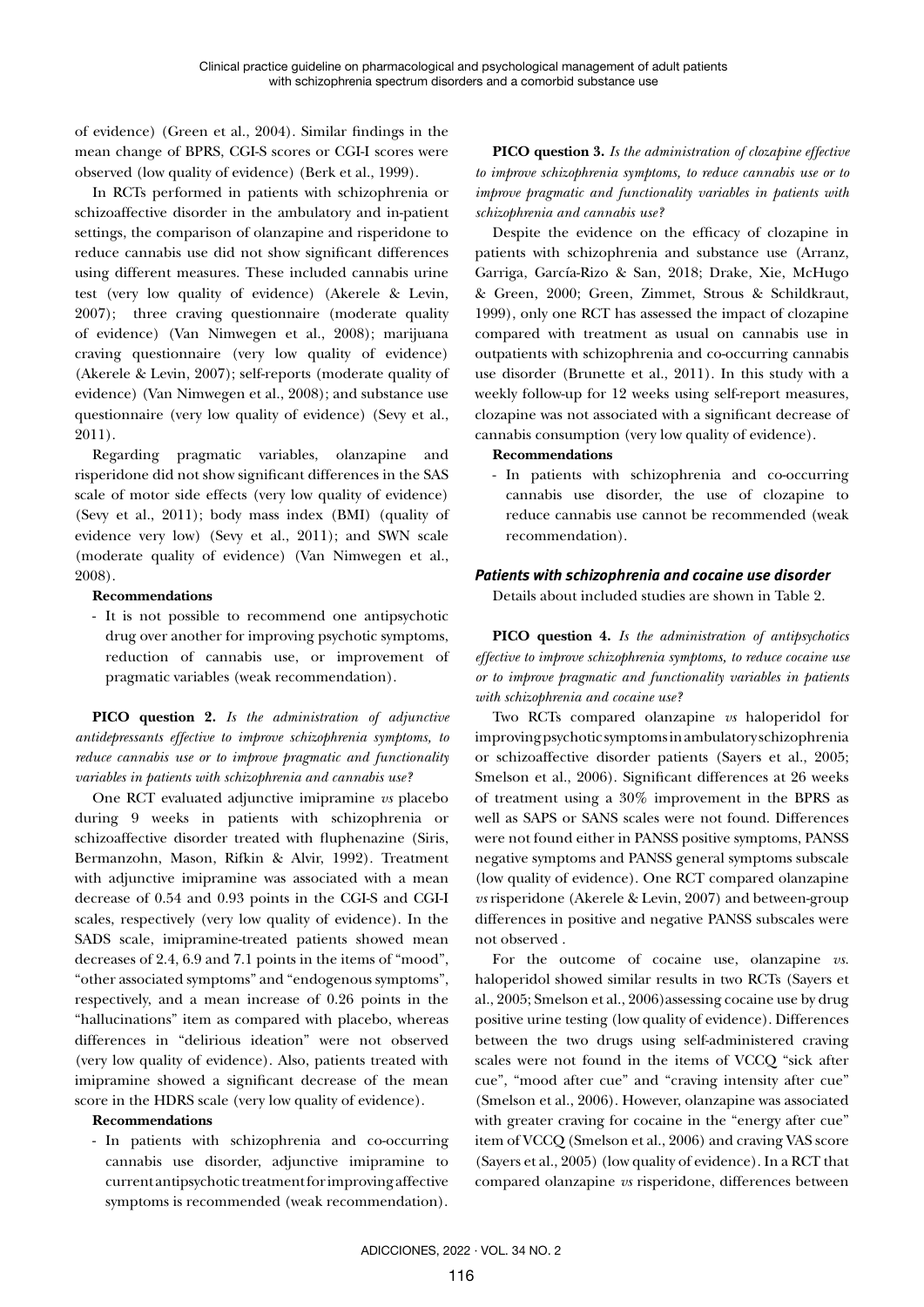Belén Arranz, Marina Garriga, Miquel Bernardo, Ana González-Pinto, Manuel Arrojo, Marta Torrens, Judit Tirado-Muñoz, Francina Fonseca, Pilar A. Sáiz, Gerardo Flórez, José Manuel Goikolea, Iñaki Zorrilla, Ruth Cunill, Xavi Castells, Elisardo Becoña, Ana López, Luis San

Table 2. *Studies on schizophrenia and cocaine use disorder.*

| Author          | Design                              | <b>Intervention</b>                                                                | <b>Patients</b>                                                | Exp(n)/<br>Comp(n) | Follow-up | <b>Outcome variables</b><br>(clinical, use<br>& pragmatics)                                                                                                                       | Limitations/<br><b>Biases</b>                                                                                                                                                                                                                             |
|-----------------|-------------------------------------|------------------------------------------------------------------------------------|----------------------------------------------------------------|--------------------|-----------|-----------------------------------------------------------------------------------------------------------------------------------------------------------------------------------|-----------------------------------------------------------------------------------------------------------------------------------------------------------------------------------------------------------------------------------------------------------|
| Akerele<br>2007 | RCT.<br>Double-Blind.<br>Outpatient | 1. OLZ 5-20mg/d<br>2. RIS 3-9mg/d                                                  | Schizophrenia or<br>SAD + SUD (cocaine,<br>cannabis).<br>SCID. | 12/123             | 14 weeks  | - HAM-D. PANSS positive,<br>PANSS negative.<br>- Urine test, Craving.<br>- Side effects: AIMS, SAS.                                                                               | Small sample. Short<br>follow-up. Mostly men<br>(89%). Possible selective<br>publication bias. No data<br>collected on use of other<br>substances. Funded by Eli<br>Lilly. Follow-up dropouts:<br>57.1% completed the<br>study (OLZ n=6; RIS<br>$n=10$ ). |
| Perry<br>2004   | RCT.<br>Double-Blind.<br>Inpatient  | 1. Mazindol add-on +<br>usual antipsychotic<br>2. Placebo + usual<br>antipsychotic | Schizophrenia or SAD<br>+ SUD (cocaine).<br>SCID.              | 11/13              | 6 weeks   | - PANSS positive, PANSS<br>negative.<br>- Urine Test, Visual<br>Analogue Craving Scale,<br>Quantitative Cocaine<br>Inventory.<br>- Side effects: AIMS.<br>modified Webster scale. | Small sample. Short<br>follow-up. Possible<br>selective publication bias.<br>Common antipsychotics<br>used: 9 patients received<br>HAL, 5 fluphenazine,<br>4 PRZ decanoate, 1<br>HAL decanoate, 1<br>trifluoperazine, 1 CLZ y<br>1 RIS.                   |
| Sayers<br>2005  | RCT.<br>Double-Blind.<br>Outpatient | 1. OLZ 10mg/d<br>2. HAL 10mg/d                                                     | Schizophrenia<br>or SAD + SUD<br>(cannabis).<br>DSM-IV.        | 12/12              | 36 weeks  | - BPRS, SANS, SAPS.<br>- Urine test, Visual<br>analogue scale.<br>- Side effects: AIMS,<br>BARS, SAS.                                                                             | Of the 170 patients<br>initially identified, only<br>24 were included (small<br>sample).<br>High drop-out rate.                                                                                                                                           |
| Smelson<br>2006 | RCT, Double-<br><b>Blind</b>        | 1. OLZ 10mg/d<br>2. HAL 10mg/d<br>Dosage from 5 to<br>maximum 20mg/d               | Schizophrenia<br>or SAD + SUD<br>(cannabis)<br>RDC.            | 16/15              | 6 weeks   | - General PANSS, positive<br>PANSS, negative PANSS.<br>- Urine test. VCCO.                                                                                                        | Schizophrenia + SUD<br>(cocaine).<br>DSM-IV.                                                                                                                                                                                                              |

*Note.* AIMS: Abnormal Involuntary Movement Scale; BARS: Barnes Akathisia Rating Scale; BPRS: Brief Psychiatric Rating Scale; CLZ: Clozapine; HAL: Haloperidol; HAM-D: Hamilton Depression Rating Scale; OLZ: Olanzapine; PANSS: Positive and Negative Syndrome Scale; RCT: Randomized clinical trial; RIS: Risperidone; SAD: Schizoaffective Disorder; SANS: Scale for the Assessment of Negative Symptoms; SAPS: Scale for the Assessment of Positive Symptoms; SAS: Simpson Angus Scale; SCID: Structured Clinical Interview for DSM-IV; SUD: Substance Use Disorder; VCCQ: Voris Cocaine Craving Questionnaire.

these two drugs to reduce cocaine consumption were not observed (Akerele & Levin, 2007).

In relation to pragmatic variables, olanzapine showed significantly less motor side effects measured with the AIMS scale than haloperidol (Sayers et al., 2005) (low quality of evidence).

#### **Recommendations**

- The administration of haloperidol over olanzapine to reduce craving in patients with schizophrenia and comorbid cocaine use disorder is recommended (moderate recommendation).
- The administration of olanzapine over haloperidol is recommended to improve motor side effects in patients with schizophrenia and comorbid cocaine use disorder (moderate recommendation).

**PICO question 5.** *Is the administration of adjuvant dopamine agonists effective to improve schizophrenia symptoms, to reduce cocaine use or to improve pragmatic and functionality variables in patients with schizophrenia and cocaine use?*

One RCT evaluated the efficacy of adjuvant treatment with mazindol *vs* placebo during 6 weeks in 24 hospitalized patients with schizophrenia or schizoaffective disorder

(Perry et al., 2005). For all outcomes, including positive and negative symptoms of PANSS, cocaine consumption and intensity of craving measured with self-administered QCI and VAS, respectively, and improvement of extrapyramidal symptoms measured with AIMS or the Modified Webster scale differences between the groups of mazindol and placebo were not observed (moderate quality of evidence).

#### **Recommendations**

- The use of dopamine agonists to improve psychotic symptoms, reduce cocaine use or cocaine craving or improve pragmatic variables in schizophrenia patients with comorbid cocaine use disorder cannot be recommended (weak recommendation).

#### *Patients with schizophrenia and alcohol use disorder*

Details about included studies are shown in Table 3

**PICO question 6.** *Is the administration of antipsychotics effective to improve schizophrenia symptoms, to reduce alcohol use or to improve pragmatic and functionality variables in patients with schizophrenia and alcohol use?*

Only one RCT with 262 patients with first-episode schizophrenia-related psychosis and co-occurring alcohol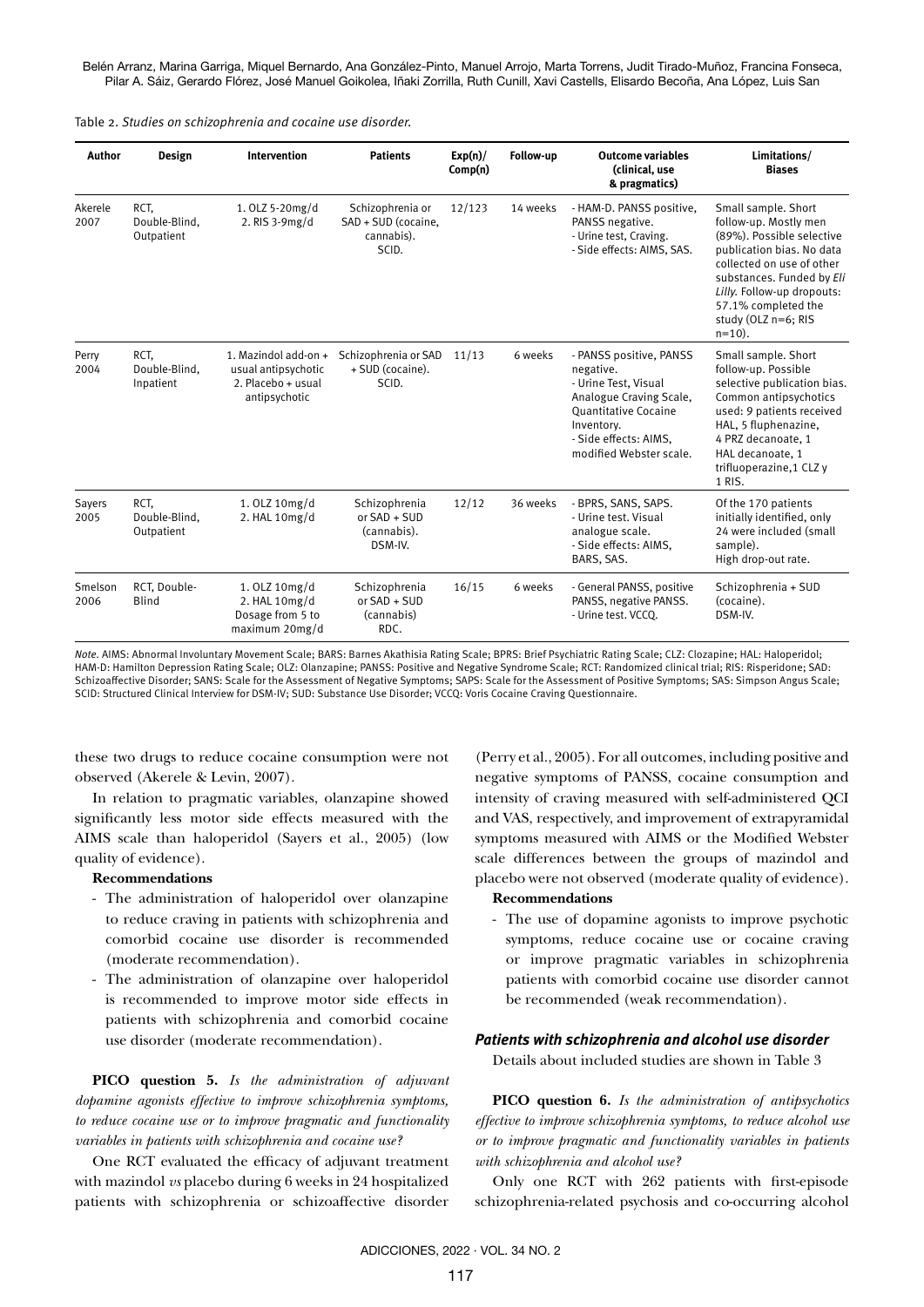use disorder was published to answer this question (Green et al., 2004). A comparison of olanzapine *vs* haloperidol showed no differences after 12 weeks of treatment in improvement of psychosis measured with changes of PANSS or response to treatment (PANSS and CGI) (very low quality of evidence).

## **Recommendations**

- There is insufficient evidence to make any recommendation on the use of antipsychotics to improve psychotic symptoms, to reduce alcohol use and/or alcohol craving or to improve pragmatic variables in schizophrenia patients with comorbid alcohol use disorder (weak recommendation).

**PICO question 7.** *Is the administration of adjuvant opioid antagonists (naltrexone) effective to improve schizophrenia symptoms, to reduce alcohol use or to improve pragmatic and functionality variables in patients with schizophrenia and alcohol use?*

One RCT assessed the use of adjuvant naltrexone *vs* placebo in 31 outpatients with schizophrenia or schizoaffective disorder (Petrakis et al., 2004). At 12 weeks of treatment, no differences in any subscales of PANSS were found nor in alcohol use (reduction of number of days of alcohol consumption, heavy drinking days and number of drinks per day of alcohol use) (very low quality of evidence). Assessment of alcohol craving with the TCQ instrument, patients in the naltrexone group showed a mean reduction of 2.17 points (less craving) (very low quality of evidence).

## **Recommendations**

- In patients with schizophrenia and co-occurring alcohol use disorder, naltrexone is recommended to reduce alcohol use (in terms of reducing alcohol craving) (weak recommendation).

**PICO question 8.** *Is the administration of adjuvant acamprosate effective to improve schizophrenia symptoms, to reduce alcohol use or to improve pragmatic and functionality variables in patients with schizophrenia and alcohol use?*

One RCT evaluated the use of acamprosate *vs* placebo in 23 outpatients with schizophrenia spectrum disorders and alcohol dependence (Ralevski et al., 2011). After 12 weeks of treatment, improvement in cognition function using a battery of neuropsychological tests was not found. In the Hopkins 30 min delay questionnaire, acamprosate scored significantly better than placebo but in the Gordon Box distractibility and in the Wisconsin % perseverative errors

#### Table 3. *Studies on schizophrenia and alcohol use disorder.*

| Author           | Design                              | Intervention                                                               | <b>Patients</b>                                                                                                            | Exp(n)/<br>Comp(n) | Follow-up | <b>Outcome variables</b><br>(clinical, use<br>& pragmatics)                                                                                                                                                        | Limitations/<br><b>Biases</b>                                                                                                                                                                                                                                                                                                                                           |
|------------------|-------------------------------------|----------------------------------------------------------------------------|----------------------------------------------------------------------------------------------------------------------------|--------------------|-----------|--------------------------------------------------------------------------------------------------------------------------------------------------------------------------------------------------------------------|-------------------------------------------------------------------------------------------------------------------------------------------------------------------------------------------------------------------------------------------------------------------------------------------------------------------------------------------------------------------------|
| Green<br>2004    | ECA.<br>Double-blind                | 1.0LZ 5-20mg/d<br>2. HAL 2-20mg/d                                          | First pscychotic<br>episode<br>(Schizophrenia, SAD,<br>Schizophreniform)<br>+ SUD (cannabis,<br>alcohol).<br>DSM-IV, SCID. | 131/131            |           | 12 weeks - PANSS, CGI. Treatment<br>response.                                                                                                                                                                      | Exclusion criteria: substance<br>dependence in the previous<br>month. Lilly Research Laboratories<br>participated indirectly/directly in<br>the study.                                                                                                                                                                                                                  |
| Petrakis<br>2004 | ECA.<br>Double-blind.<br>Outpatient | 1. NTX 50 $mg/d + usual$<br>treatment<br>2. Placebo + usual<br>treatment   | Schizophrenia/ SAD<br>+ SUD (alcohol).<br>SCID.                                                                            | 16/15              | 12 weeks  | - PANSS general, PANSS<br>- Days of use. Drinks<br>per day of use. Days of<br>abusive drinking. TCQ.<br>- Side effects: AIMS.<br>HSCL. Adherence.                                                                  | Small sample. Short follow-<br>positive, PANSS negative. up. Exclusively men (100%).<br>Participants also underwent<br>cognitive behavioural treatment<br>for relapse prevention. Patients<br>financially rewarded (\$160). Four<br>patients were hospitalized during<br>the study: two from the NTX group<br>and one from the placebo for<br>psychotic decompensation. |
| Ralevski<br>2011 | ECA.<br>Double-blind.<br>Outpatient | 1. ACAM $1998mg/d +$<br>usual treatment<br>2. Placebo + usual<br>treatment | Schizophrenia, TEA,<br>Schizophreniform +<br>SUD (alcohol). DSM-<br>IV, SCID.                                              | 12/11              | 12 weeks  | - PANSS, Hopkins Verbal<br>Learning Test, Gordon<br>Diagnostic System,<br>WCST.<br>- Number of days of use.<br>Binge drinking days.<br>Drinks per day of drinking.<br>Days of abstinence.<br>OCDUS.<br>- Adhesion. | Small sample. Short follow-up.<br>Mostly men (82.6%). Possible<br>selective publication bias.                                                                                                                                                                                                                                                                           |

*Note.* ACAM: Acamprosate; AIMS: Abnormal Involuntary Movement Scale; HAL: Haloperidol; HSCL: Hopkins Symptoms checklist; NTX: Naltrexone; OCDUS: Obsessive Compulsive Drug Use Scale; OLZ: Olanzapine; PANSS: Positive and Negative Syndrome Scale; RCT: Randomized clinical trial; SAD: Schizoaffective Disorder; SCID: Structured Clinical Interview for DSM-IV; SUD: Substance Use Disorder; TCQ: Tiffany Craving Questionnaire; WCST: Wisconsin Card Sorting Test.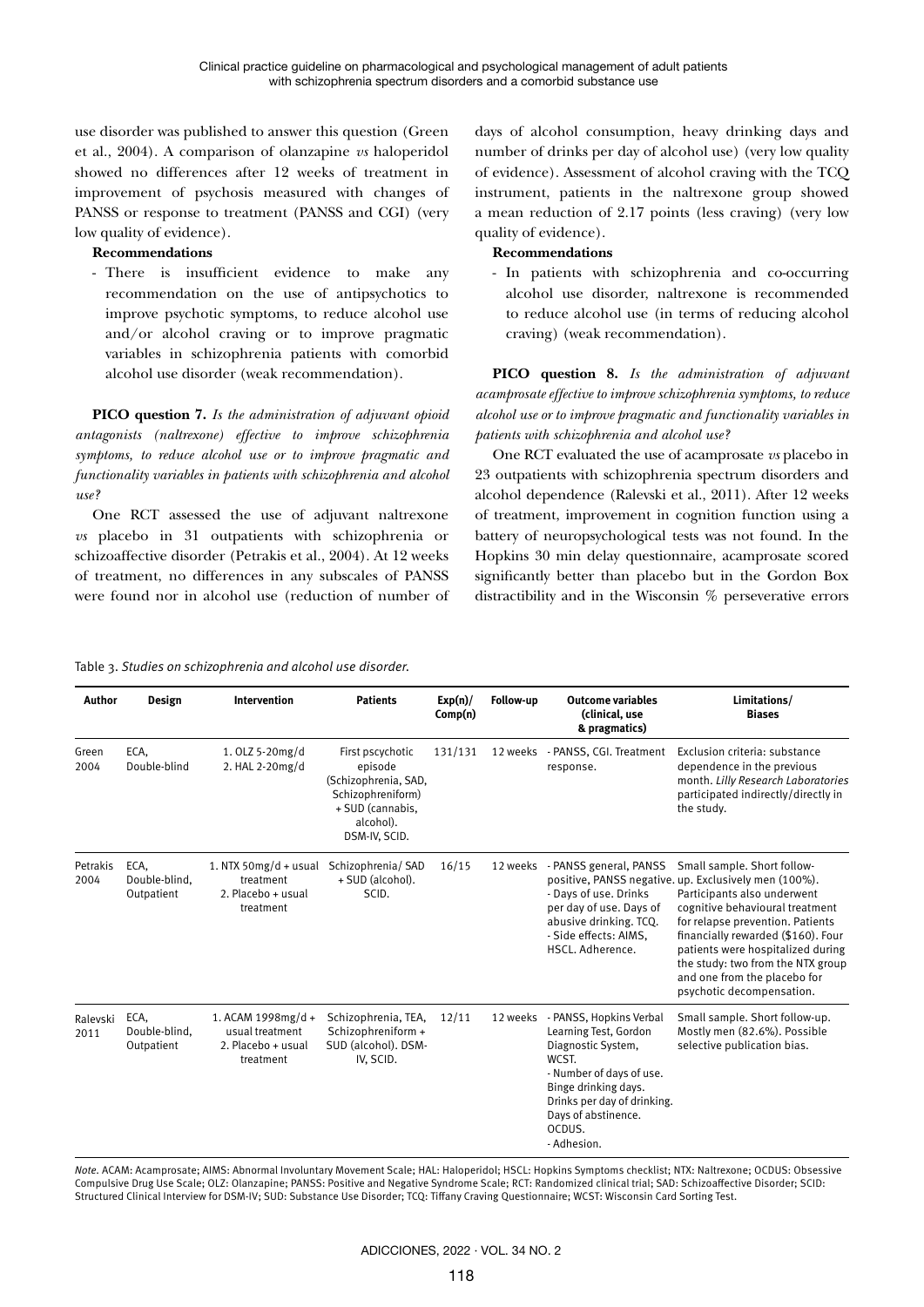tests, the group of acamprosate scored significantly worse as compared to placebo (very low quality of evidence). In the analysis of the outcome of alcohol consumption, adjuvant acamprosate was not superior to placebo in number of days of alcohol consumption, heavy drinking days, number of drinks per day of alcohol use, consecutive days of abstinence and alcohol craving (very low or low quality of evidence).

#### **Recommendations**

- There is insufficient evidence to make any recommendation of the use of adjuvant acamprosate to improve psychotic symptoms, to reduce alcohol use or to improve pragmatic variables in schizophrenia patients with comorbid alcohol use disorder (weak recommendation).

#### *Patients with schizophrenia and nicotine use disorder*

Details about included studies are shown in Table 4.

**PICO question 9.** *Is the administration of adjuvant bupropion effective to improve schizophrenia symptoms, to reduce nicotine use or to improve pragmatic and functionality variables in patients with schizophrenia and nicotine use?*

Three RCTs evaluated the effect of 12-week treatment with adjuvant bupropion *vs* placebo in outpatients with schizophrenia (Evins, Mays, Rigotti, Tisdale, Cather & Goff, 2001); Evins et al., 2007; George et al., 2002). Regarding improvement of schizophrenia symptoms assessed with PANSS positive and PANSS negative symptoms subscales and the Ham-D questionnaire, differences between bupropion and placebo were not found (low quality of evidence).

Five RCTs evaluated the outcome of nicotine abstinence at 6 months of follow-up for the comparisons of bupropion vs placebo and bupropion and transdermal nicotine patch *vs* placebo and transdermal nicotine patch (Evins et al., 2001, 2005, 2007; George et al., 2002, 2008). No differences were found in the individual studies, but analysis of data of the five RCTs showed almost three-fold higher abstinence rates in the bupropion groups. In six RCTs in which the outcome was nicotine abstinence at the end of the active treatment period (Evins et al., 2001, 2005, 2007; George et al., 2002, 2008; Weiner et al., 2012), bupropion was significantly more effective than placebo but this difference was not observed in the comparison of and bupropion and transdermal nicotine patch vs placebo and transdermal nicotine patch (very low quality of the evidence). Analysis of pooled data of the seven RCTs showed significant differences in favour of bupropion.

When smoking abstinence was determined by expired breath CO level at 6 months of follow-up (Evins et al., 2001, 2005, 2007) exhaled CO levels as compared with baseline decreased significantly in the bupropion group (moderate quality of evidence). When expired CO levels were determined at the end of the period of active treatment

(Evins et al., 2001, 2005, 2007; Weiner et al., 2012), differences in favour of bupropion were also observed (moderate quality of evidence). In three RCTs that evaluated self-reported cigarette smoking abstinence at the end of a 12-week treatment period (Evins et al., 2001, 2005, 2007) significant differences in the bupropion group *vs* placebo were found (moderate quality of evidence). In relation to reduction in the number of cigarettes/day at the end of 8-week treatment in hospitalized patients (Akbarpour et al., 2010) or 14-week treatment in outpatients (Bloch et al., 2010), differences between bupropion and placebo were not found (low quality of evidence).

#### **Recommendations**

- Evidence is insufficient to make a recommendation on the use of bupropion to reduce psychotic symptoms (weak recommendation).
- Adjuvant bupropion is recommended for reducing nicotine use and nicotine abstinence in patients with schizophrenia and co-occurring nicotine dependence (strong/moderate recommendation).

**PICO question 10.** *Is the administration of adjuvant varenicline effective to improve schizophrenia symptoms, to reduce nicotine use or to improve pragmatic and functionality variables in patients with schizophrenia and nicotine use?*

Two RCTs evaluated the use of adjuvant varenicline *vs* placebo after 12 weeks of treatment in outpatients with schizophrenia using exhaled CO levels and self-reported cigarette smoking abstinence (Weiner et al., 2011; Williams et al., 2012). Varenicline was significantly more effective than placebo to achieve abstinence at 12 weeks (moderate quality of evidence) but at 6 months of follow-up differences disappeared.

#### **Recommendations**

- There is no evidence of the efficacy of varenicline to reduce psychotic symptoms.
- Adjuvant varenicline is recommended to achieve nicotine abstinence in patients with schizophrenia and co-occurring nicotine dependence (strong/ moderate recommendation).

## *Patients with schizophrenia and poly substance use disorder*

Details about included studies are shown in Table 5.

**PICO question 11.** *Is the administration of antipsychotics effective to improve schizophrenia symptoms, to reduce general drug use or to improve pragmatic and functionality variables in patients with schizophrenia and polysubstance use?*

Three RCTs compared olanzapine vs risperidone (Akerele & Levin, 2007; Green et al., 2004) and five arms of antipsychotic therapy (olanzapine *vs* perphenazine *vs* risperidone *vs* quetiapine *vs* ziprasidone) (Swartz et al., 2008) in hospitalized and outpatients with schizophrenia.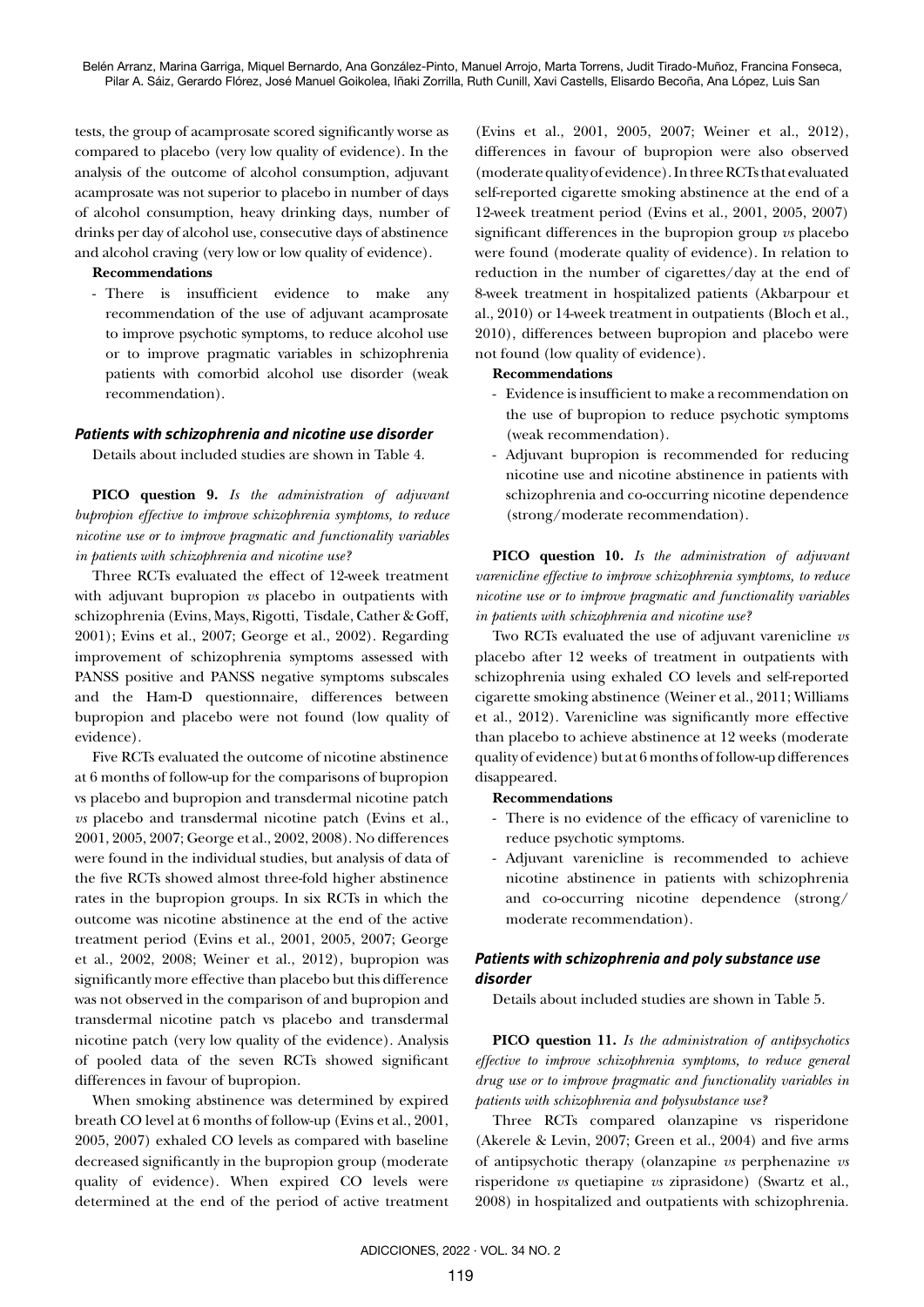Table 4. *Studies on schizophrenia and nicotine use disorder.*

## **B U P R O P I O N vs P L A C E B O**

| Author                 | Design             | Intervention                              | <b>Patients</b>                                                           | Follow-up                                                | Concomitant<br>treatments                                                                                                                         | <b>Outcome variables</b><br>(clinical, use<br>& pragmatics)                                                                                                                                                                                                                                                                                                                                | Limitations/<br><b>Biases</b>                                                                                                                                       |
|------------------------|--------------------|-------------------------------------------|---------------------------------------------------------------------------|----------------------------------------------------------|---------------------------------------------------------------------------------------------------------------------------------------------------|--------------------------------------------------------------------------------------------------------------------------------------------------------------------------------------------------------------------------------------------------------------------------------------------------------------------------------------------------------------------------------------------|---------------------------------------------------------------------------------------------------------------------------------------------------------------------|
| Akbarpour RCT,<br>2010 | Inpatient          | <b>Bupropion</b><br>$300$ mg/d<br>Placebo | 32 patients<br>Men only                                                   | 8 weeks                                                  | No other<br>intervention<br>carried out                                                                                                           | -Abstinence: not determined.<br>-Decrease in use: number of cigarettes.<br>o biological confirmation.<br>-Medical state: MMSE.                                                                                                                                                                                                                                                             | Only men<br>included.<br>No information<br>provided on the<br>pharmacological<br>treatment of<br>patients.<br>No biological<br>confirmation of<br>reduction in use. |
| Bloch<br>2010          | RCT,<br>Outpatient | <b>Bupropion</b><br>$300$ mg/d<br>Placebo | 61 patients<br>46 men                                                     | 14 weeks                                                 | Both groups<br>received 15 CBT<br>sessions                                                                                                        | -Abstinence: not determined.<br>-Decrease in use: number of cigarettes,<br>Fagerström test in weeks 7 and 14.<br>-Medical state: PANSS and BPRS.                                                                                                                                                                                                                                           | No information is<br>provided on the<br>pharmacological<br>treatment of<br>patients.                                                                                |
| Evins<br>2001          | RCT,<br>Outpatient | <b>Bupropion</b><br>$150$ mg/d<br>Placebo | 19 patients.<br>Stable<br>antipsychotic<br>dose<br>8 patients with<br>CLZ | 12 weeks<br>active<br>treatment<br>6 months<br>follow-up | Both groups<br><b>CBT</b> sessions                                                                                                                | -Abstinence at week 12 and 24 (self-reports<br>received 9 1-hour verified by CO levels expired air <9 ppm of<br>serum cotinine <14 ng/ml).<br>-Reduction in number of cigarettes,<br>determined by serum cotinine, a 50%<br>reduction in the number of cigarettes and a<br>30% decrease in expired CO.<br>-Medical state: BPRS, SANS and HAM-D.<br>-Extrapyramidal symptoms: SAS and AIMS. | One patient<br>withdrew from<br>the study<br>before starting<br>treatment.                                                                                          |
| Evins<br>2005          | RCT,<br>Outpatient | Bupropion<br>$300$ mg/d<br>Placebo        | 57 patients<br>39 men<br>12 with CLZ                                      | 12 weeks<br>active<br>treatment<br>6 months<br>follow-up | Both groups<br>received<br>12 1-hour CBT<br>sessions                                                                                              | -Abstinence at 7 days, and at 4.12 and 24<br>weeks (self-reports verified by CO levels<br>expired air <9 ppm.<br>-Reduction of number of cigarettes through<br>expired CO and self-reports.<br>-Medical state: PANSS, SANS, HAM-D and<br>HAM-A.<br>-Parkinsonism: SAS and AIMS.                                                                                                            | More patients<br>randomized with<br>clozapine (11/28)<br>In the placebo<br>group than in the<br>bupropion group<br>$(1/25)$ .                                       |
| Evins<br>2007          | RCT,<br>Outpatient | <b>Bupropion</b><br>$300$ mg/d<br>Placebo | 51 pacientes<br>16 with CLZ                                               | 12 weeks<br>active<br>treatment<br>6 months<br>follow-up | Both groups<br>received: (1)<br>12 1-hour CBT<br>sessions; (2)<br>Transdermal<br>patch at<br>decreasing<br>doses<br>(3) nicotine<br>gum if needed | -Abstinence at week 8, 12, 24 and 52 by<br>self-report and verified by expired CO <8<br>ppm.<br>-Reduction in number of cigarettes in<br>weeks 12 and 24.<br>-Medical state: PANSS, SANS, HAM-D<br>and STAI.<br>- Parkinsonism: SAS and AIMS.                                                                                                                                              | $5/25$ in the<br>bupropion group<br>and $8/26$ in the<br>control group<br>dropped out of<br>the study. Unclear<br>distribution by<br>sex.                           |
| George<br>2002         | RCT,<br>Outpatient | Bupropion<br>$300$ mg/d<br>Placebo        | 32 patients<br>18 men                                                     | 10 weeks<br>active<br>treatment<br>6 months<br>follow-up | Both groups<br>received 10<br>sessions of<br>motivational<br>group therapy,<br>psychoeducation<br>and relapse<br>prevention                       | -Abstinence in week 10 and in month 6<br>(expired CO <10ppm).<br>- Decrease in ise (self-reports and expired<br>$CO$ ).<br>-Medical state: PANSS and BDI.<br>-Parkinsonism: Webster Scale and AIMS.                                                                                                                                                                                        | None evident.                                                                                                                                                       |
| George<br>2008         | RCT,<br>Outpatient | Bupropion<br>$300$ mg/d<br>Placebo        | 59 patients<br>35 men<br>9 with CLZ                                       | 10 weeks<br>active<br>treatment<br>6 months<br>follow-up | Both groups<br>received 10<br>sessions of<br>group<br>behavioural<br>therapy and<br>transdermal<br>patch                                          | -Abstinence between days 43 and 70 and at None evident.<br>6 m (self-reports and CO expired <10ppm).<br>-The reduction in consumption was not an<br>outcome variable.<br>-Medical state: PANSS, BDI and HAM-D.                                                                                                                                                                             |                                                                                                                                                                     |
| Weiner<br>2012         | RCT,<br>Outpatient | <b>Bupropion</b><br>$300$ mg/d<br>Placebo | 46 patients<br>37 men<br>13 with CLZ<br>28 with atypical<br>AP            | 12 weeks                                                 | Both groups<br>received 9 group<br>therapy<br>sessions                                                                                            | -Abstinence: expired CO <10 ppm in 4 visits. None evident.<br>-Reduce used: expired CO, Fagerström test.<br>and urine cotinine.<br>-Medical state: BPRS and SANS.<br>-Motor side effects: SAS.<br>-Neuropsychological variables.                                                                                                                                                           |                                                                                                                                                                     |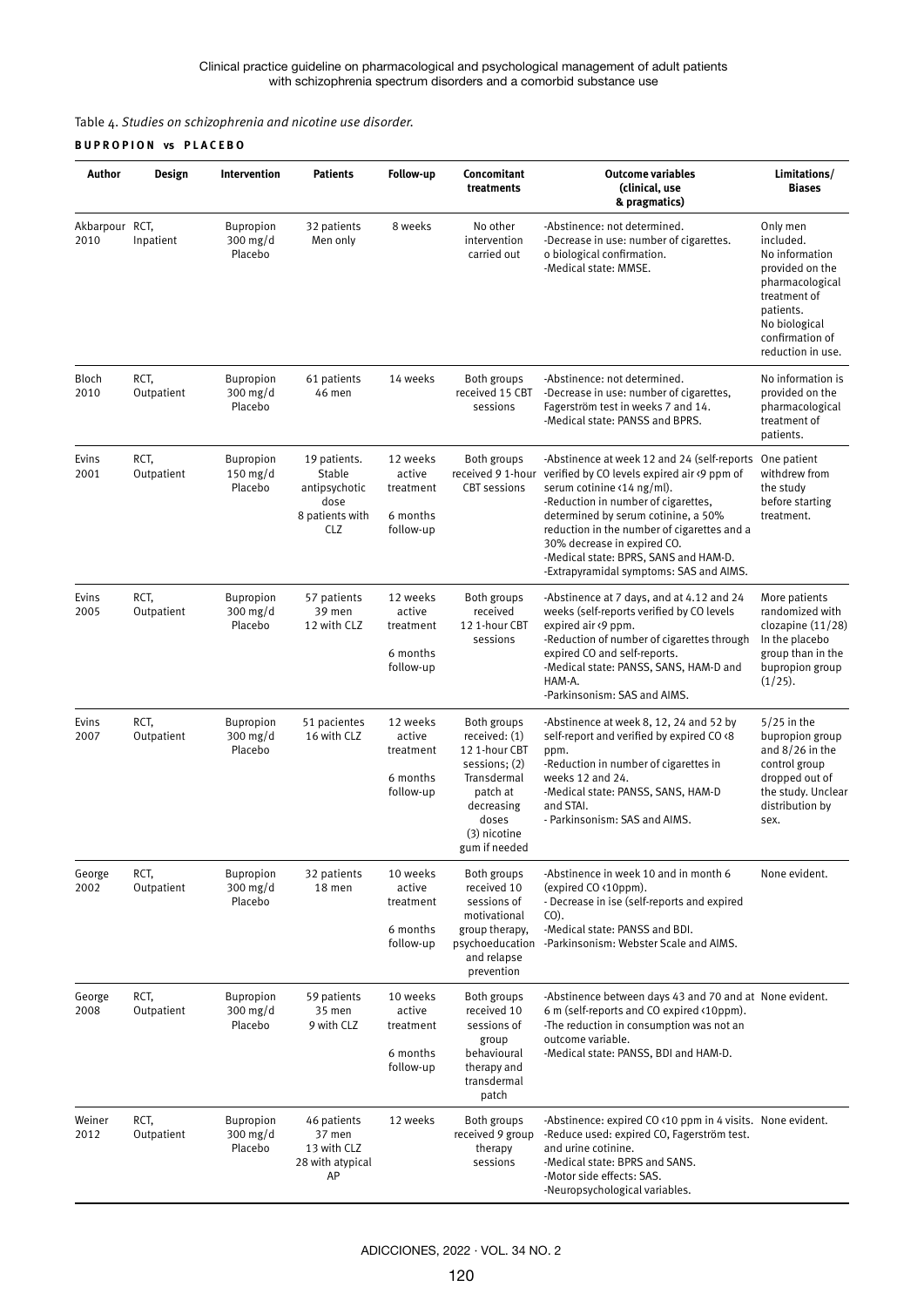Belén Arranz, Marina Garriga, Miquel Bernardo, Ana González-Pinto, Manuel Arrojo, Marta Torrens, Judit Tirado-Muñoz, Francina Fonseca, Pilar A. Sáiz, Gerardo Flórez, José Manuel Goikolea, Iñaki Zorrilla, Ruth Cunill, Xavi Castells, Elisardo Becoña, Ana López, Luis San

#### **V A R E N I C L I N A vs P L A C E B O**

| Author           | Design             | Intervention                     | <b>Patients</b>                                   | Follow-up | Concomitant<br>treatments                           | <b>Outcome variables</b><br>(clinical, use<br>& pragmatics)                                                                                                                                                                                                | Limitations/<br><b>Biases</b>            |
|------------------|--------------------|----------------------------------|---------------------------------------------------|-----------|-----------------------------------------------------|------------------------------------------------------------------------------------------------------------------------------------------------------------------------------------------------------------------------------------------------------------|------------------------------------------|
| Williams<br>2012 | RCT.<br>Outpatient | Varenicline 1<br>mg/d<br>Placebo | 128 patients<br>98 men<br>109 with<br>atypical AP | 12 weeks  | Both groups<br>received<br>psychological<br>support | -Abstinence at weeks 4, 12 and 24 (self-<br>reports verified by CO levels expired air <10<br>ppm).<br>-Decrease in use: 50% decrease in the<br>number of cigarettes.<br>-Medical state: PANSS, SAS, CSSRS, CGI.<br>-Extrapyramidal symptoms: SAS and AIMS. | Ratio 2:1<br>(varenicline:<br>placebo).  |
| Weiner<br>2011   | RCT.<br>Outpatient | Varenicline 1<br>mg/d<br>Placebo | 9 patients<br>All with atypical<br>AP             | 12 weeks  | Individual<br>psychological<br>therapy              | -Abstinence: CO expired <10 ppm in week 12.<br>-Reduced use: expired CO.<br>-Medical state: BPRS and CDS.                                                                                                                                                  | Patient<br>demographics not<br>included. |

*Note.* AIMS: Abnormal Involuntary Movement Scale; AP: Antipsychotics; BDI: Beck Depression Inventory; BPRS: Brief Psychiatric Rating Scale; CBT: Cognitivebehavioural therapy; CGI: Clinical Global Impression; CLZ: Clozapine; CO: Carbon monoxide; CDS: Calgary Depression Scale; CSSRS: Columbia Suicide Severity Rating Scale; GAF: Global Assessment Functioning; HAM-A: Hamilton Anxiety Rating Scale; HAM-D: Hamilton Depression Rating Scale; MMSE: Mini-Mental State Examination; PANSS: Positive and Negative Syndrome Scale; RCT: Randomized clinical trial; SANS: Scale for the Assessment of Negative Symptoms; SAS: Simpson Angus Scale; State Trait Anxiety Inventory (STAI).

#### Table 5. *Studies on schizophrenia and various substance use disorders.*

| Author          | Design                                                            | Intervention                                                                                        | <b>Patients</b>                                                                                                             | Exp(n)/<br>Comp(n)                                                               | Follow-up | <b>Outcome variables</b><br>(clinical, use<br>& pragmatics)                                                        | Limitations/<br><b>Biases</b>                                                                                                                                                                                                                                                                                      |
|-----------------|-------------------------------------------------------------------|-----------------------------------------------------------------------------------------------------|-----------------------------------------------------------------------------------------------------------------------------|----------------------------------------------------------------------------------|-----------|--------------------------------------------------------------------------------------------------------------------|--------------------------------------------------------------------------------------------------------------------------------------------------------------------------------------------------------------------------------------------------------------------------------------------------------------------|
| Akerele<br>2007 | RCT.<br>Double blind.<br>Outpatient                               | 1. OLZ 5-20mg/d<br>2. RIS 3-9mg/d                                                                   | Schizophrenia o<br>Tr Schizoaffective<br>+ SUD (cocaine,<br>cannabis).<br>SCID.                                             | 14/14                                                                            | 14 weeks  | - HAM-D. PANSS positive,<br>PANSS negative.<br>- Urine Test, Craving.<br>- Side effects: AIMS, SAS.<br>Compliance. | Small sample. Short follow-up.<br>Mostly men (89%). Possible selective<br>publication bias. No data on use of<br>other substances collected. Funded<br>by Eli Lilly. Follow-up dropouts:<br>57.1% completed the study (OLZ<br>$n=6$ ; RIS $n=10$ ).                                                                |
| Green<br>2004   | RCT.<br>Double blind                                              | 1. OLZ 5-20mg/d<br>2. HAL 2-20mg/d                                                                  | Fist psychotic<br>episode<br>(Schizophrenia,<br>SAD.<br>Schizophreniform)<br>+ SUD (cannabis,<br>alcohol).<br>DSM-IV, SCID. | 131/131                                                                          | 12 weeks  | - PANSS, CGI. Treatment<br>response.                                                                               | Exclusion criteria: substance<br>dependence in the last month. Lilly<br>Research Laboratories participated<br>indirectly/directly in the study.                                                                                                                                                                    |
| Swartz<br>2008  | RCT.<br>Double blind,<br>Multicentre<br>Inpatient +<br>outpatient | 1. OLZ 7.5-30mg/d<br>2. PRZ 8-32mg/d<br>3. QUE 200-800mg/d<br>4. RIS 1.5-6mg/d<br>5. ZPR 40-160mg/d | Schizophrenia +<br>SUD or non-SUD<br>SCID.                                                                                  | $(N=$<br>1432).<br>OLZ 142/<br>PRZ 124/<br>QUE 137/<br>RIS 157/<br><b>ZPS 83</b> | 18 months | - CGI-S, PANSS.<br>- Drop-out rate.<br>Inpatient.                                                                  | Medication dosage was flexible<br>and based on clinical judgment.<br>Adherence was monitored by<br>counting the number of pills.<br>Possible selection bias: "patients<br>with concurrent tardive dyskinesia<br>$(n = 231)$ entered a randomization<br>scheme that prevented them from<br>entering PER treatment." |

*Note.* AIMS: Abnormal Involuntary Movement Scale; CGI: Clinical Global Impression; HAL: Haloperidol; HAM-D: Hamilton Depression Rating Scale; OLZ: Olanzapine; PANSS: Positive and Negative Syndrome Scale; PRZ: Perphenazine; QUE: Quetiapine; RCT: Randomized clinical trial; RIS: Risperidone; SAD: Schizoaffective Disorder; SAS: Simpson Angus Scale; SCID: Structured Clinical Interview for DSM-IV; SUD: Substance Use Disorder; ZPR: Ziprasidone.

In the outcome of improvement of psychotic symptoms, olanzapine was significantly more effective than risperidone at 18 months in all comparisons using CGI-S, PANSS total score, PANSS positive subscale, PANSS negative subscale and PANSS general (very low quality of evidence). In all these scales, olanzapine was more effective than firstgeneration antipsychotics (haloperidol, perphenazine), and second-generation antipsychotics (olanzapine, quetiapine, risperidone, ziprasidone) more effective

than first-generation antipsychotic drugs (haloperidol, perphenazine) (quality of evidence very low). In the evaluation of improvement of depressive symptoms with the Ham-D scale in 28 outpatients treated for 14 weeks, there were no differences between olanzapine and risperidone (low quality of evidence) (Akerele & Levin, 2007).

Regarding pragmatic variables for the outcomes of side effects, treatment adherence, drop-out from treatment and hospital re-admission, significant differences between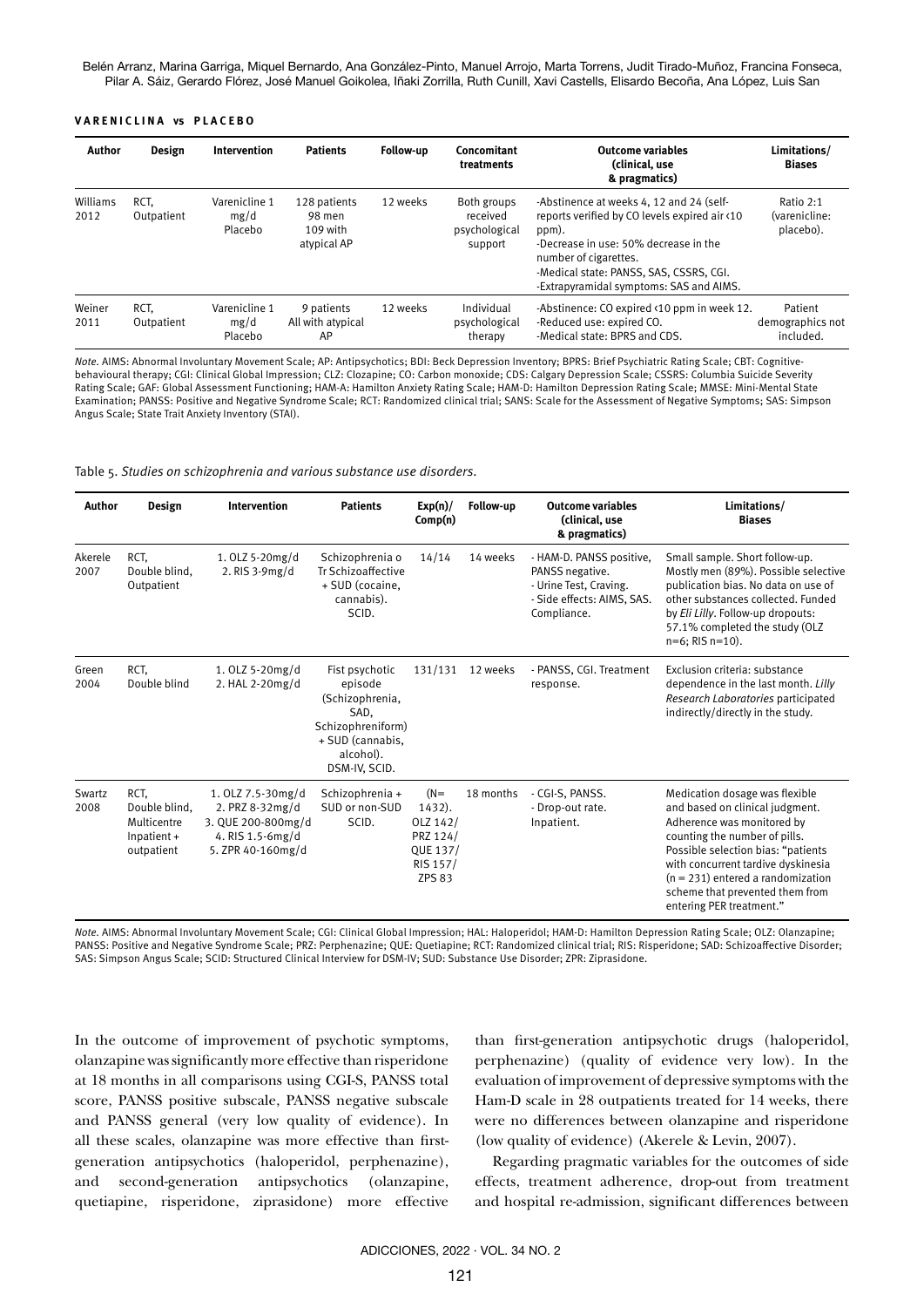olanzapine and risperidone were not found. In the outcome of drop-out from treatment for any reason, similar results were obtained in the comparisons of olanzapine vs perphenazine and second-generation antipsychotics vs perphenazine (very low quality of evidence).

**Recommendations**

- In patients with schizophrenia and polydrug use, the use of second-generation over first-generation antipsychotic drugs and olanzapine over other second-generation antipsychotics is recommended to improve psychotic symptoms (moderate/weak recommendation).

# *Psychological treatment*

**PICO question 12.** *Is psychological treatment effective to improve schizophrenia symptoms, to reduce drug use or to improve pragmatic and functionality variables in patients with schizophrenia and drug use?*

A meta-analysis of 32 RCTs with 3165 participants assessed the effects of psychosocial interventions for reduction of substance use in people with a serious mental illness compared with standard care (Hunt et al., 2013). No benefits were observed in improvement of psychotic symptoms measured with clinical scales for the comparisons of usual treatment with cognitive-behavioural therapy (CBT), CBT/ motivational interview (MI) and MI alone (very low quality of evidence). For the outcome of interest of decrease in drug consumption, including alcohol, cannabis and substance use at different time intervals (6, 12 and 36 months), differences between usual care and integral treatment, CBT, CBT/MI and MI were not documented (low or very low quality of evidence). In abstaining from alcohol during 6 months, one RCT showed significant differences favouring MI (very low quality of evidence). Differences of interventions *vs* usual treatment in other outcomes including reduction of hospitalizations or global functionality were not found.

## **Recommendations**

- In patients with schizophrenia and co-occurring substance abuse disorder, no recommendation can be made regarding the most appropriate psychological intervention to improve psychotic symptoms, decrease substance use or improve functionality.

# **Conclusions**

This review provides an overview of the efficacy of pharmacological and psychological treatment for patients with schizophrenia and comorbid SUD. Adults and young people with schizophrenia and coexisting substance use disorders commonly present for treatment in clinical practice. One of the major strengths of our review consists of the strict selection of RCTs. However, although useful insights in the efficacy of dual diagnosis outpatient treatment were revealed, the small number of included studies, the very low quality of evidence clearly and the very small sample sizes illustrates the need for additional high-quality research. Therefore, limited treatment data are available that demonstrate preferential treatment practices regarding the use of specific pharmacological or psychological interventions for people with schizophrenia and coexisting substance use disorders.

Our results suggest that

- 1.In patients with schizophrenia and cannabis use, it is not possible to recommend one antipsychotic drug over another (between olanzapine, risperidone or haloperidol) for improving psychotic symptoms, reducing cannabis use, or improving pragmatic variables (weak recommendation). Clozapine cannot be recommended to reduce cannabis use (weak recommendation). Adjunctive imipramine for improving affective symptoms is recommended (weak recommendation).
- 2.In patients with schizophrenia and cocaine use we recommend haloperidol over olanzapine to reduce craving (moderate recommendation), however olanzapine is recommended over haloperidol to improve motor side effects in these patients (moderate recommendation). The use of dopamine agonists (mazindol) to improve psychotic symptoms, reduce cocaine use or cocaine craving or improve pragmatic variables cannot be recommended (weak recommendation).
- 3.In patients with schizophrenia and alcohol use disorder there is insufficient evidence to make any recommendation on the use of antipsychotics to improve psychotic symptoms, to reduce alcohol use and/or alcohol craving or to improve pragmatic variables (weak recommendation). However, while naltrexone is recommended to reduce alcohol use (in terms of reducing alcohol craving) (weak recommendation), there is insufficient evidence to make any recommendation on the use of adjuvant acamprosate to improve psychotic symptoms, to reduce alcohol use or to improve pragmatic variables (weak recommendation).
- 4.In patients with schizophrenia and nicotine dependence, we cannot recommend the use of bupropion to reduce psychotic symptoms (weak recommendation). Adjuvant bupropion or varenicline are recommended for reducing nicotine use and nicotine abstinence (strong/moderate recommendation).
- 5.In patients with schizophrenia and polydrug use, the use of second-generation over first-generation antipsychotic drugs and olanzapine over other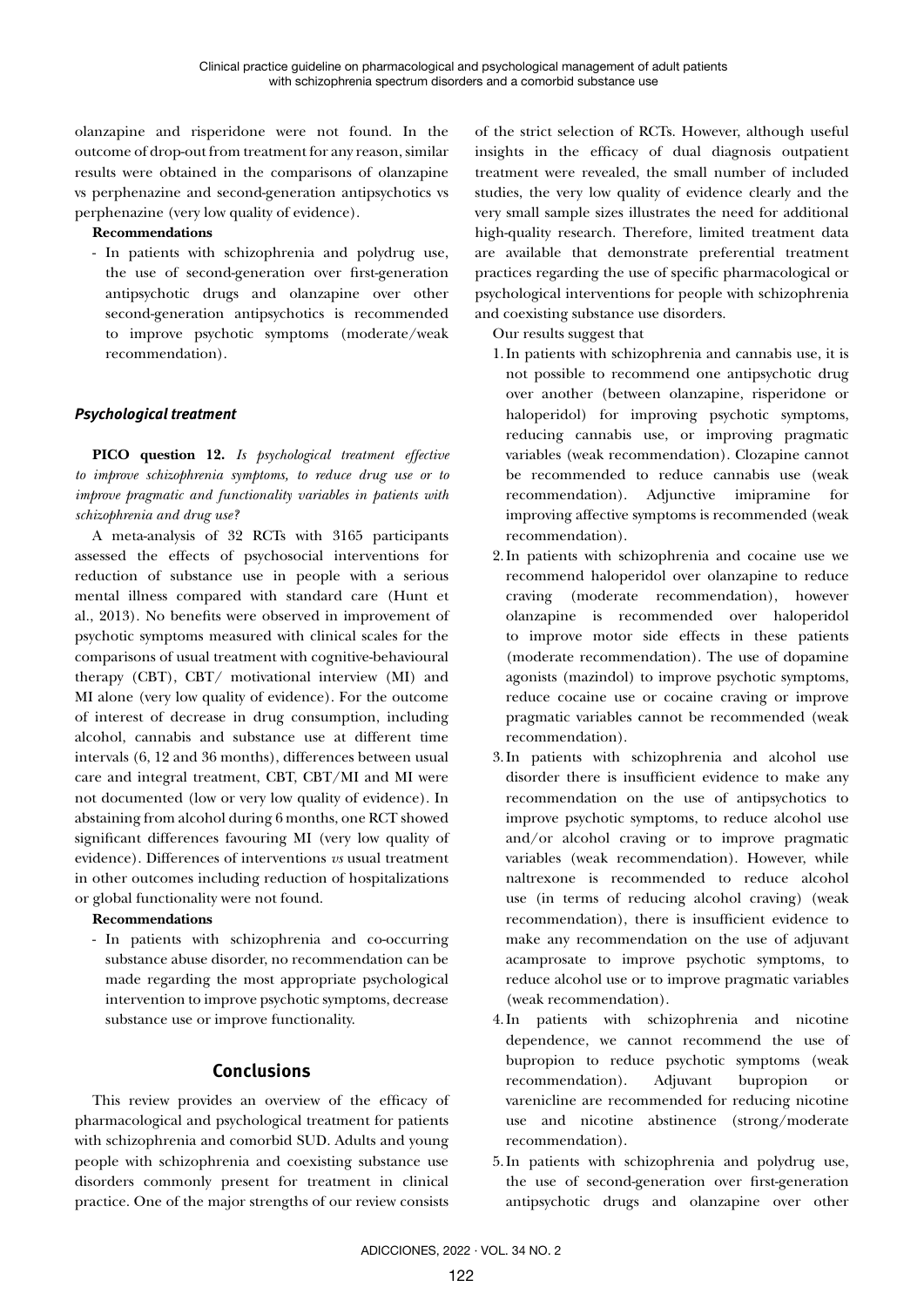second-generation antipsychotics is recommended to improve psychotic symptoms (moderate/weak recommendation).

6.In patients with schizophrenia and co-occurring substance abuse disorder, no recommendation can be made regarding the most appropriate psychological intervention to improve psychotic symptoms, decrease substance use or improve functionality.

Best practices involve integrated psychosis and substance use treatments, emphasizing inclusion in treatment, ongoing evaluation of substance use patterns, and coordinated care attempting to match treatment needs to severity of both disorders and stage of change (De Witte, Crunelle, Sabbe, Moggi & Dom, 2014). Although treatment of people with schizophrenia and coexisting substance use disorders can have its challenges, outcome data demonstrate that treatment is beneficial, and there being significant optimism for potentially greater improvements when substance use is stopped (Crockford & Addington, 2017).

# **Financial support**

Servicio Gallego de Salud, SERGAS; Sociedad Española de Psiquiatría Biológica (SEPB), Pla Director de Salut Mental i Adiccions, Barcelona.

# **Conflict of interests**

None of the authors report any conflict of interest related to this manuscript.

# **References**

- Addy, P. H., Radhakrishnan, R., Cortes, J. A. & D'Souza, D. C. (2012). Comorbid alcohol, cannabis, and cocaine use disorders in schizophrenia: Epidemiology, consequences, mechanisms, and treatment. *FOCUS: The Journal of Lifelong Learning in Psychiatry*, *10*, 140–153. doi:10.1176/appi.focus.10.2.140.
- Akbarpour, F., Rezaei, O., Khodaie-Ardakani, M. R., Sheikhvatan, M., Goodarzi, H. & Dolatshahi, B. (2010). A double-blind placebo controlled trial of bupropion for smoking abstinence and cognition improvement in schizophrenia. *Minerva Psichiatrica*, *51*, 263–269.
- Akerele, E. & Levin, F. R. (2007). Comparison of olanzapine to risperidone in substance-abusing individuals with schizophrenia. *The American Journal on Addictions*, *16*, 260–268. doi:10.1080/10550490701389658.
- Arranz, B., Garriga, M., García-Rizo, C. & San, L. (2018). Clozapine use in patients with schizophrenia and a comorbid substance use disorder: A systematic review. *European Neuropsychopharmacology*, *28,* 227-242. doi:10.1016/j.euroneuro.2017.12.006.
- Baker, A. L., Thornton, L. K., Hiles, S., Hides, L. & Lubman, D. I. (2012). Psychological interventions for alcohol misuse among people with co-occurring depression or anxiety disorders: A systematic review. *Journal of Affective Disorders*, *139*, 217–229. doi:10.1016/j.jad.2011.08.004.
- Berk, M., Brook, S. & Trandafir, A. I. (1999). A comparison of olanzapine with haloperidol in cannabis-induced psychotic disorder: A double-blind randomized controlled trial. *International Clinical Psychopharmacology*, *14*, 177–180.
- Bloch, B., Reshef, A., Cohen, T., Tafla, A., Gathas, S., Israel, S.,… Ebstein, R. P. (2010). Preliminary effects of bupropion and the promoter region (HTTLPR) serotonin transporter (SLC6A4) polymorphism on smoking behavior in schizophrenia. *Psychiatry Research*, *175*, 38–42. doi:10.1016/j.psychres.2008.12.015.
- Brunette, M. F., Dawson, R., O'Keefe, C. D., Narasimhan, M., Noordsy, D. L., Wojcik, J. & Green, A. I. (2011). A randomized trial of clozapine vs. other antipsychotics for cannabis use disorder in patients with schizophrenia. *Journal of Dual Diagnosis*, *7*, 50–63. doi:10.1080/1550426 3.2011.570118.
- Crockford, D. & Addington, D. (2017). Canadian Schizophrenia Guidelines: Schizophrenia and other psychotic disorders with coexisting substance use disorders. *Canadian Journal of Psychiatry*, *62*, 624–634. doi:10.1177/0706743717720196.
- De Witte, N. J., Crunelle, C. L., Sabbe, B., Moggi, F. & Dom, G. (2014). Treatment for outpatients with comorbid schizophrenia and substance use disorders: A review. *European Addiction Research*, *20*, 105–114. doi:10.1159/000355267.
- Drake, R. E., Xie, H., McHugo, G. J. & Green, A. I. (2000). The effects of clozapine on alcohol and drug use disorders among patients with schizophrenia. *Schizophrenia Bulletin*, *26*, 441–449.
- Evins, A. E., Cather, C., Culhane, M. A., Birnbaum, A., Horowitz, J., Hsieh, E.,… Goff, D. C. (2007). A 12-week double-blind, placebo-controlled study of bupropion SR added to high-dose dual nicotine replacement therapy for smoking cessation or reduction in schizophrenia. *Journal of Clinical Psychopharmacology*, *27*, 380–386. doi:10.1097/01.jcp.0b013e3180ca86fa.
- Evins, A. E., Cather, C., Deckersbach, T., Freudenreich, O., Culhane, M. A., Olm-Shipman, C. M., Henderson, D. C.,…Rigotti, N. A. (2005). A double-blind placebocontrolled trial of bupropion sustained-release for smoking cessation in schizophrenia. *Journal of Clinical Psychopharmacology*, *25*, 218–225. doi:10.1097/01. jcp.0000162802.54076.18.
- Evins, A. E., Mays, V. K., Rigotti, N. A., Tisdale, T., Cather, C. & Goff, D. C. (2001). A pilot trial of bupropion added to cognitive behavioral therapy for smoking cessation in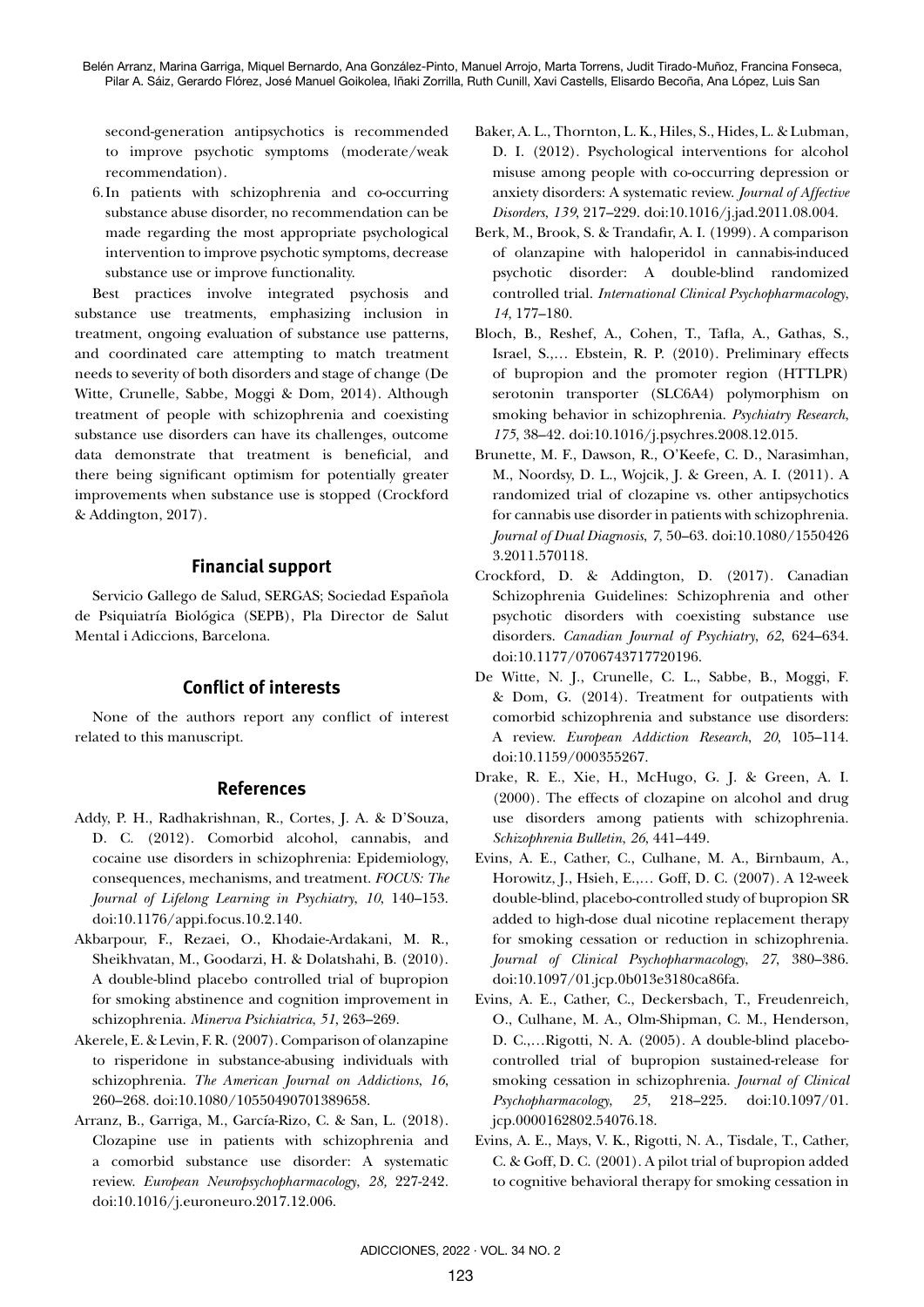schizophrenia. *Nicotine & Tobacco Research*, *3*, 397–403. doi:10.1080/14622200110073920.

- Fonseca-Pedrero, E., Lucas-Molina, B., Pérez-Albéniz, A., Inchausti, F. & Ortuño-Sierra, J. (2020). Psychotic-like experiences and cannabis use in adolescents from the general population. *Adicciones*, *32*, 41–51. doi:10.20882/ adicciones.1149.
- García, L., Gomar, J. J., García-Portilla, M. P. & Bobes, J. (2019). Cannabis use and cognitive impairment in schizophrenia and first-episode psychosis. *Adicciones*, *31*, 89–94. doi:10.20882/adicciones.1328.
- George, T., Vessicchio, J., Sacco, K., Weinberger, A., Dudas, M., Allen, T.,… Jatlow, P. I. (2008). A placebo-controlled trial of bupropion combined with nicotine patch for smoking cessation in schizophrenia. *Biological Psychiatry*, *63*, 1092–1096. doi:10.1016/j.biopsych.2007.11.002.
- George, T., Vessicchio, J., Termine, A., Bregartner, T., Feingold, A., Rounsaville, B. & Kosten, T. (2002). A placebo controlled trial of bupropion for smoking cessation in schizophrenia. *Biological Psychiatry*, *52*, 53– 61. doi:10.1016/S0006-3223(02)01339-2.
- Gopalakrishna, G., Langendam, M. W., Scholten, R. J., Bossuyt, P. M. & Leeflang, M. M. (2013). Guidelines for guideline developers: A systematic review of grading systems for medical tests. *Implementation Science*, *8*, 78. doi:10.1186/1748-5908-8-78.
- Green, A., Noordsy, D. L., Brunette, M. F. & O'Keefe, C. (2008). Substance abuse and schizophrenia: Pharmacotherapeutic intervention. *Journal of Substance Abuse Treatment*, *34*, 61–71. doi:10.1016/j. jsat.2007.01.008.
- Green, A., Tohen, M. F., Hamer, R. M., Strakowski, S. M., Lieberman, J. A., Glick, I.,… Scott Clark, W. (2004). First episode schizophrenia-related psychosis and substance use disorders: Acute response to olanzapine and haloperidol. *Schizophrenia Research*, *66*, 125–135. doi:10.1016/j.schres.2003.08.001.
- Green, A., Zimmet, S. V, Strous, R. D. & Schildkraut, J. J. (1999). Clozapine for comorbid substance use disorder and schizophrenia: Do patients with schizophrenia have a reward-deficiency syndrome that can be ameliorated by clozapine? *Harvard Review of Psychiatry*, *6*, 287–296.
- Guyatt, G. H., Oxman, A. D., Kunz, R., Atkins, D., Brozek, J., Vist, G.,… Schünemann, H. J. (2011). GRADE guidelines: 2. Framing the question and deciding on important outcomes. *Journal of Clinical Epidemiology*, *64*, 395–400. doi:10.1016/j.jclinepi.2010.09.012.
- Hasan, A., Falkai, P., Wobrock, T., Lieberman, J., Glenthoj, B., Gattaz, W. F.,… Möller, H.-J. (2012). World Federation of Societies of Biological Psychiatry (WFSBP) Guidelines for Biological Treatment of Schizophrenia, Part 1: Update 2012 on the acute treatment of schizophrenia and the management of treatment resistance. *World*

*Journal of Biological Psychiatry*, *13*, 318–378. doi:10.3109/ 15622975.2012.696143.

- Hasan, A., Falkai, P., Wobrock, T., Lieberman, J., Glenthøj, B., Gattaz, W. F.,… Möller, H.-J. (2015). World Federation of Societies of Biological Psychiatry (WFSBP) Guidelines for Biological Treatment of Schizophrenia Part 3: Update 2015 Management of special circumstances: Depression, suicidality, substance use disorders and pregnancy and lactation. *The World Journal of Biological Psychiatry*, *16*, 142–170. doi:10.3109/15622975.2015.10 09163.
- Heiberg, I. H., Jacobsen, B. K., Nesvåg, R., Bramness, J. G., Reichborn-Kjennerud, T., Næss, Ø.,… Høye, A. (2018). Total and cause-specific standardized mortality ratios in patients with schizophrenia and/or substance use disorder. *PLoS One*, *13*, e0202028. doi:10.1371/journal. pone.0202028.
- Hunt, G. E., Large, M. M., Cleary, M., Lai, H. M. X. & Saunders, J. B. (2018). Prevalence of comorbid substance use in schizophrenia spectrum disorders in community and clinical settings, 1990-2017: Systematic review and meta-analysis. *Drug and Alcohol Dependence*, *191*, 234–258. doi:10.1016/j.drugalcdep.2018.07.011.
- Hunt, G. E., Siegfried, N., Morley, K., Sitharthan, T. & Cleary, M. (2013). Psychosocial interventions for people with both severe mental illness and substance misuse. *The Cochrane Database of Systematic Reviews*, *10*, CD001088. doi:10.1002/14651858.CD001088.pub3.
- Kavanagh, D. J., Mcgrath, J., Saunders, J. B., Dore, G. & Clark, D. (2002). Substance misuse in patients with schizophrenia: Epidemiology and management. *Drugs*, *62*, 743–755.
- Kishi, T. & Iwata, N. (2015). Varenicline for smoking cessation in people with schizophrenia: Systematic review and meta-analysis. *European Archives of Psychiatry and Clinical Neuroscience*, *265*, 259–268. doi:10.1007/ s00406-014-0551-3.
- Krause, M., Huhn, M., Schneider-Thoma, J., Bighelli, I., Gutsmiedl, K. & Leucht, S. (2019). Efficacy, acceptability and tolerability of antipsychotics in patients with schizophrenia and comorbid substance use. A systematic review and meta-analysis. *European Neuropsychopharmacology*, *29*, 32–45. doi:10.1016/j. euroneuro.2018.11.1105.
- Large, M., Mullin, K., Gupta, P., Harris, A. & Nielssen, O. (2014). Systematic meta-analysis of outcomes associated with psychosis and co-morbid substance use. *The Australian and New Zealand Journal of Psychiatry*, *48*, 418– 432. doi:10.1177/0004867414525838.
- Makarski, J. & Brouwers, M. C. (2014). The AGREE Enterprise: A decade of advancing clinical practice guidelines. *Implementation Science*, *9*, 103. doi:10.1186/ s13012-014-0103-2.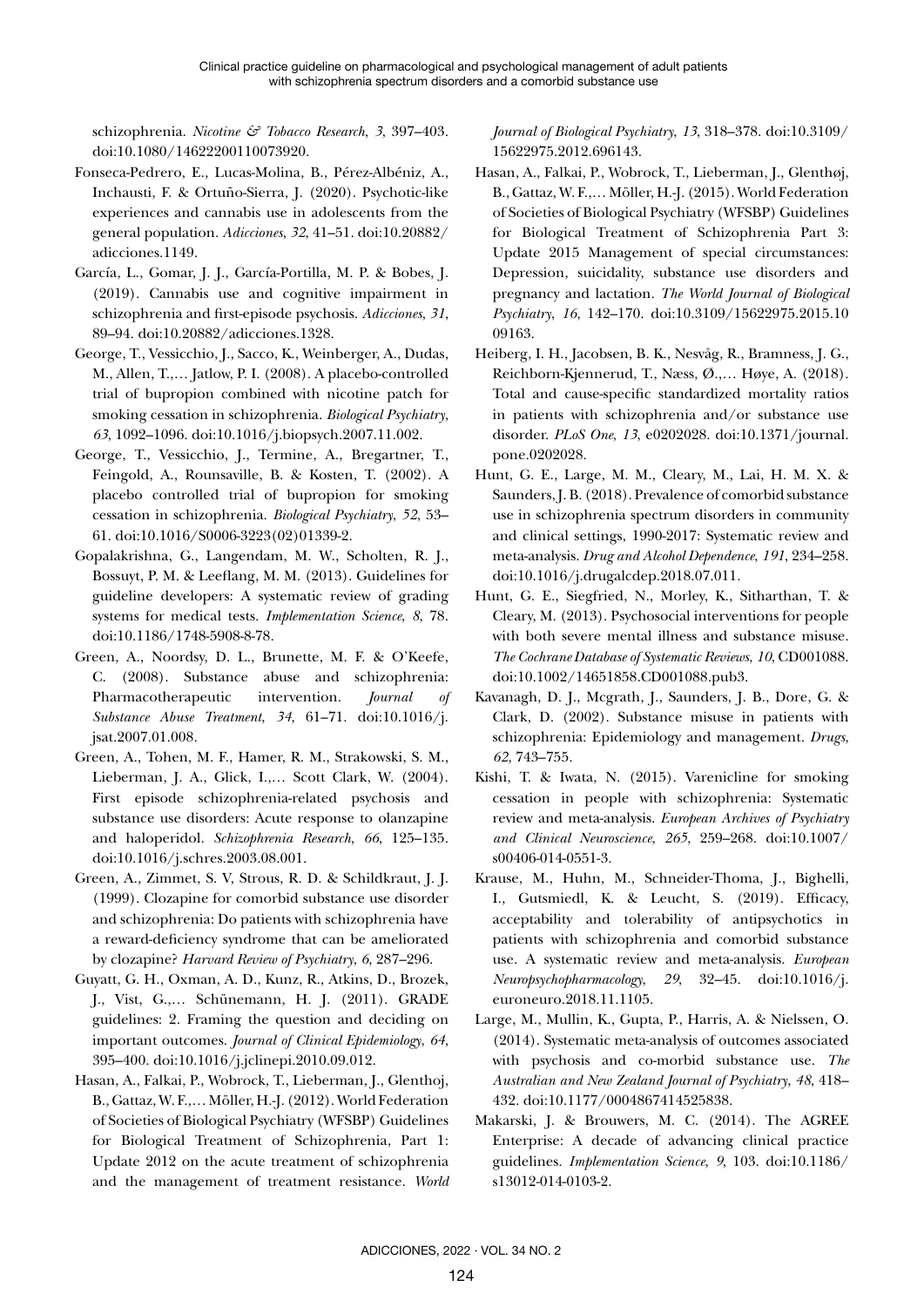- Margolese, H. C., Malchy, L., Negrete, J. C., Tempier, R. & Gill, K. (2004). Drug and alcohol use among patients with schizophrenia and related psychoses: Levels and consequences. *Schizophrenia Research*, *67*, 157–166. doi:10.1016/S0920-9964(02)00523-6.
- Matali, J. L., Andión, O., Pardo, M., Iniesta, R., Serrano, E. & San, L. (2016). Adolescents and dual diagnosis in a psychiatric emergency service. *Adicciones*, *28*, 71–79. doi:10.20882/adicciones.783.
- Mueser, K. T. & Gingerich, S. (2013). Treatment of cooccurring psychotic and substance use disorders. *Social Work in Public Health*, *28*, 424–439. doi:10.1080/193719 18.2013.774676.
- Murthy, P., Mahadevan, J. & Chand, P. K. (2019). Treatment of substance use disorders with co-occurring severe mental health disorders. *Current Opinion in Psychiatry*, *32*, 293–299. doi:10.1097/YCO.0000000000000510.
- Mustafa, R. A., Santesso, N., Brozek, J., Akl, E. A., Walter, S. D., Norman, G.,… Schünemann, H. J. (2013). The GRADE approach is reproducible in assessing the quality of evidence of quantitative evidence syntheses. *Journal of Clinical Epidemiology*, *66*, 736–742. doi:10.1016/j. jclinepi.2013.02.004.
- Nielsen, S. M., Toftdahl, N. G., Nordentoft, M. & Hjorthøj, C. (2017). Association between alcohol, cannabis, and other illicit substance abuse and risk of developing schizophrenia: A nationwide population based register study. *Psychological Medicine*, *47*, 1668–1677. doi:10.1017/ S0033291717000162.
- Pearsall, R., Smith, D. J. & Geddes, J. R. (2019). Pharmacological and behavioural interventions to promote smoking cessation in adults with schizophrenia and bipolar disorders: A systematic review and metaanalysis of randomised trials. *BMJ Open*, *9*, 1–12. doi:10.1136/bmjopen-2018-027389.
- Perry, E. B., Gil, R., Miles, D., Brenner, L., Macdougall, L., Johnson, R.,… D'Souza, D. C. (2005). Mazindol augmentation of antipsychotic treatment for schizophrenic patients with comorbid cocaine abuse or dependence. *Journal of Dual Diagnosis*, *1*, 37–47. doi:10.1300/J374v01n01\_04.
- Petrakis, I. L., O'Malley, S., Rounsaville, B., Poling, J., McHugh-Strong, C. & Krystal, J. H. (2004). Naltrexone augmentation of neuroleptic treatment in alcohol abusing patients with schizophrenia. *Psychopharmacology*, *172*, 291–297. doi:10.1007/s00213-003-1658-9.
- Ralevski, E., O'Brien, E., Jane, J. S., Dean, E., Dwan, R. & Petrakis, I. (2011). Effects of acamprosate on cognition in a treatment study of patients with schizophrenia spectrum disorders and comorbid alcohol dependence. *The Journal of Nervous and Mental Disease*, *199*, 499–505. doi:10.1097/NMD.0b013e3182214297.
- Regier, D. A., Farmer, M. E., Rae, D. S., Locke, B. Z., Keith, S. J., Judd, L. L. & Goodwin, F. K. (1990). Comorbidity

of mental disorders with alcohol and other drug abuse. Results from the Epidemiologic Catchment Area (ECA) Study. *JAMA*, *264*, 2511–2518.

- Sayers, S. L., Campbell, E. C., Kondrich, J., Mann, S. C., Cornish, J., O' Brien, C. & Caroff, S. N. (2005). Cocaine abuse in schizophrenic patients treated with olanzapine versus haloperidol. *The Journal of Nervous and Mental Disease*, *193*, 379–386. doi:10.1097/01. nmd.0000165089.14736.bf.
- Schünemann, H. J., Oxman, A. D., Brozek, J., Glasziou, P., Jaeschke, R., Vist, G. E.,… Guyatt, G. H. (2008). Grading quality of evidence and strength of recommendations for diagnostic tests and strategies. *BMJ*, *336*, 1106–1110. doi:10.1136/bmj.39500.677199.AE.
- Sevy, S., Robinson, D. G., Sunday, S., Napolitano, B., Miller, R., McCormack, J. & Kane, J. (2011). Olanzapine vs. risperidone in patients with first-episode schizophrenia and a lifetime history of cannabis use disorders: 16-week clinical and substance use outcomes. *Psychiatry Research*, *188*, 310–314. doi:10.1016/j.psychres.2011.05.001.
- Siris, S. G., Bermanzohn, P. C., Mason, S. E., Rifkin, A. & Alvir, J. M. (1992). Adjunctive imipramine for dysphoric schizophrenic patients with past histories of cannabis abuse. *Progress in Neuro-Psychopharmacology & Biological Psychiatry*, *16*, 539–547.
- Smelson, D. A., Ziedonis, D., Williams, J., Losonczy, M. F., Williams, J., Steinberg, M. L. & Kaune, M. (2006). The efficacy of olanzapine for decreasing cue-elicited craving in individuals with schizophrenia and cocaine dependence. *Journal of Clinical Psychopharmacology*, *26*, 9–12. doi:10.1097/01.jcp.0000194624.07611.5e.
- Swartz, M. S., Wagner, H. R., Swanson, J. W., Stroup, T. S., McEvoy, J. P., Reimherr, F.,… Lieberman, J. A. (2008). The effectiveness of antipsychotic medications in patients who use or avoid illicit substances: Results from the CATIE study. *Schizophrenia Research*, *100*, 39–52. doi:10.1016/j.schres.2007.11.034.
- Temmingh, H. S., Williams, T., Siegfried, N. & Stein, D. J. (2018). Risperidone versus other antipsychotics for people with severe mental illness and co-occurring substance misuse. *The Cochrane Database of Systematic Reviews*, *1*, CD011057. doi:10.1002/14651858. CD011057.pub2.
- Thornton, L. K., Baker, A. L., Lewin, T. J., Kay-Lambkin, F. J., Kavanagh, D., Richmond, R.,… Johnson, M. P. (2012). Reasons for substance use among people with mental disorders. *Addictive Behaviors*, *37*, 427–434. doi:10.1016/j.addbeh.2011.11.039.
- Van Nimwegen, L. J., de Haan, L., van Beveren, N. J., van der Helm, M., van den Brink, W. & Linszen, D. (2008). Effect of olanzapine and risperidone on subjective well-being and craving for cannabis in patients with schizophrenia or related disorders: A double-blind